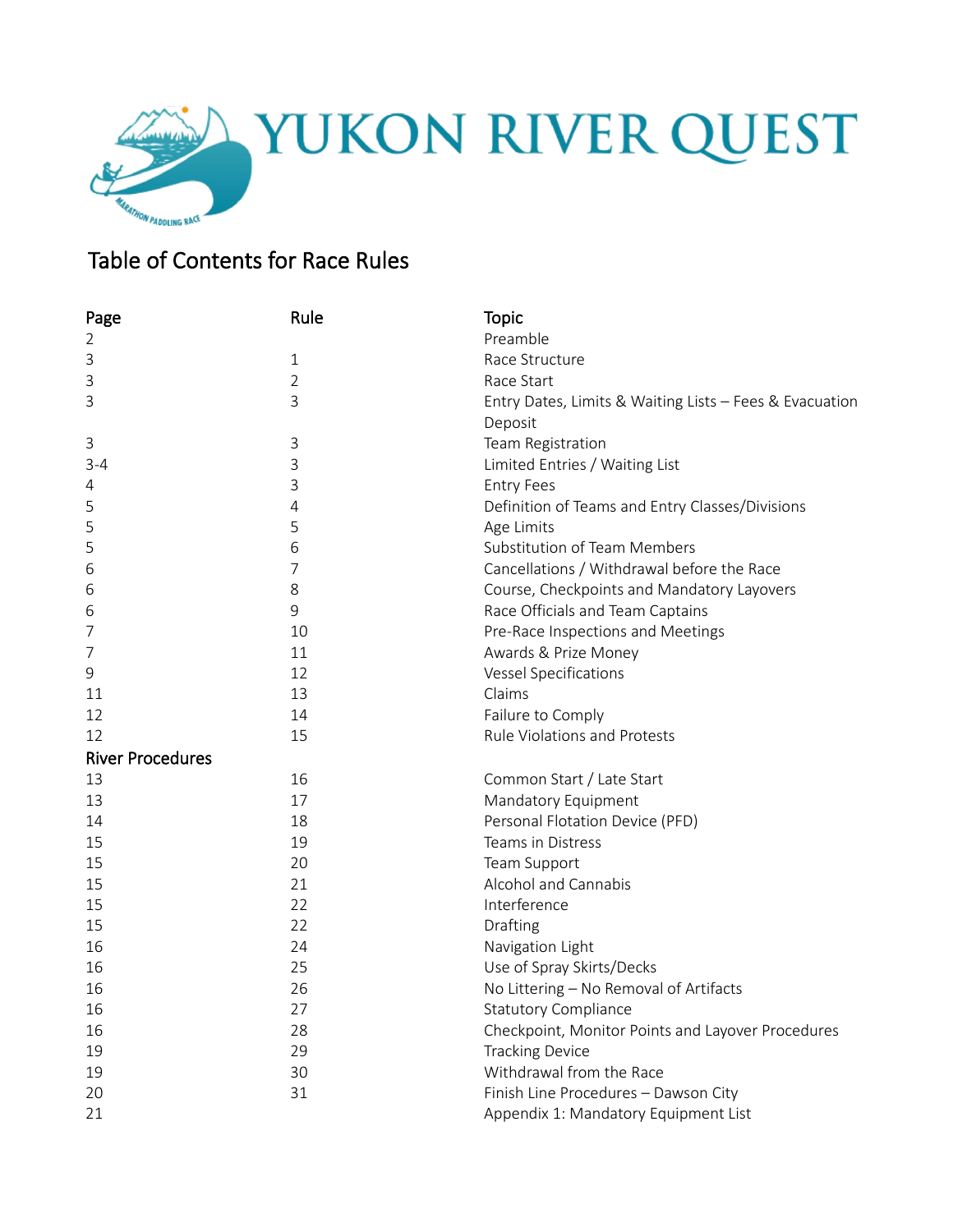# Rules for 2022

## PREAMBLE

The Yukon River Quest has a rich heritage dating back to the centennials of the 1897-1899 Klondike Gold Rush. Known as "The Race to the Midnight Sun," it is run at a time of year when the northern sky does not get dark, allowing paddlers the unique experience of being on the river 24 hours a day. The journey takes paddlers through the traditional territories of five Yukon First Nations, who used the river for thousands of years before the gold rush stampeders came into the country and changed the land forever. The river, however, is much the same as it was when traditional First Nation canoes and later sternwheelers plied it in previous centuries. It is a wild river that draws people from around the world.

The Yukon River Quest is not your typical adventure trip down the river. It is a wilderness paddling race. Paddlers should anticipate that they may spend many hours at a time out of sight of any other boat or living person. The Yukon River has very few road access points, and very few people live along its banks. Teams should be aware that however good they are at paddling, things can and do go wrong: damaged shoulders, overused wrists, blistered hands, exhaustion, cooler temperatures and rain-induced hypothermia, heat-promoted hyperthermia, or just getting tired. Teams should be equipped so they are self-sufficient for a couple of days if necessary.

Paddlers should also be capable of immediate self-preservation. If you are alone on the river with no boats an hour either way, and for whatever reason you find yourself in the water, it will be up to you and no one else to recover the situation. Anticipate the worst. If you have a sore shoulder or wrist and need to rest, you will need to keep warm. That means a sleeping bag and shelter, preferably some hot soup. It may seem like a lot of extra weight that won't be used, but it can make the difference between being able to continue the race and becoming a rescue-off-the-river scratch. Do not let overconfidence lead you to skimp on emergency gear.

Hypothermia is by far the main reason that teams scratch and have to be rescued off the river. You may need two sets of spare clothes if it rains continuously. Put on warm clothes before you feel cold, especially a head warming toque and hand warming gloves. If you get shivery cold and can't paddle through it, stop, get out of the wind and rain, put on dry clothes, get into your sleeping bag and tent and make yourself a hot drink. If that is not enough to get you warm, fill a water bottle with hot water and put it inside your clothes. Warm up your core before worrying about cold hands and feet. A small backpacking stove weighs little and can save your race; that's why it's in your required gear list. Several monitor points and more formal checkpoints are spread out along the race route to help you as well (see rule 28 for locations and what to expect). They will usually have a fire going and hot water. Take advantage of them if you get cold and cannot help yourself. Losing even a few hours getting warmed up will not disqualify you. Do not be an off the river rescue statistic. *We want you to finish!*

The race language is English, and some proficiency is expected.

#### *Rules subject to change as per Covid measures or other restrictions at race time.*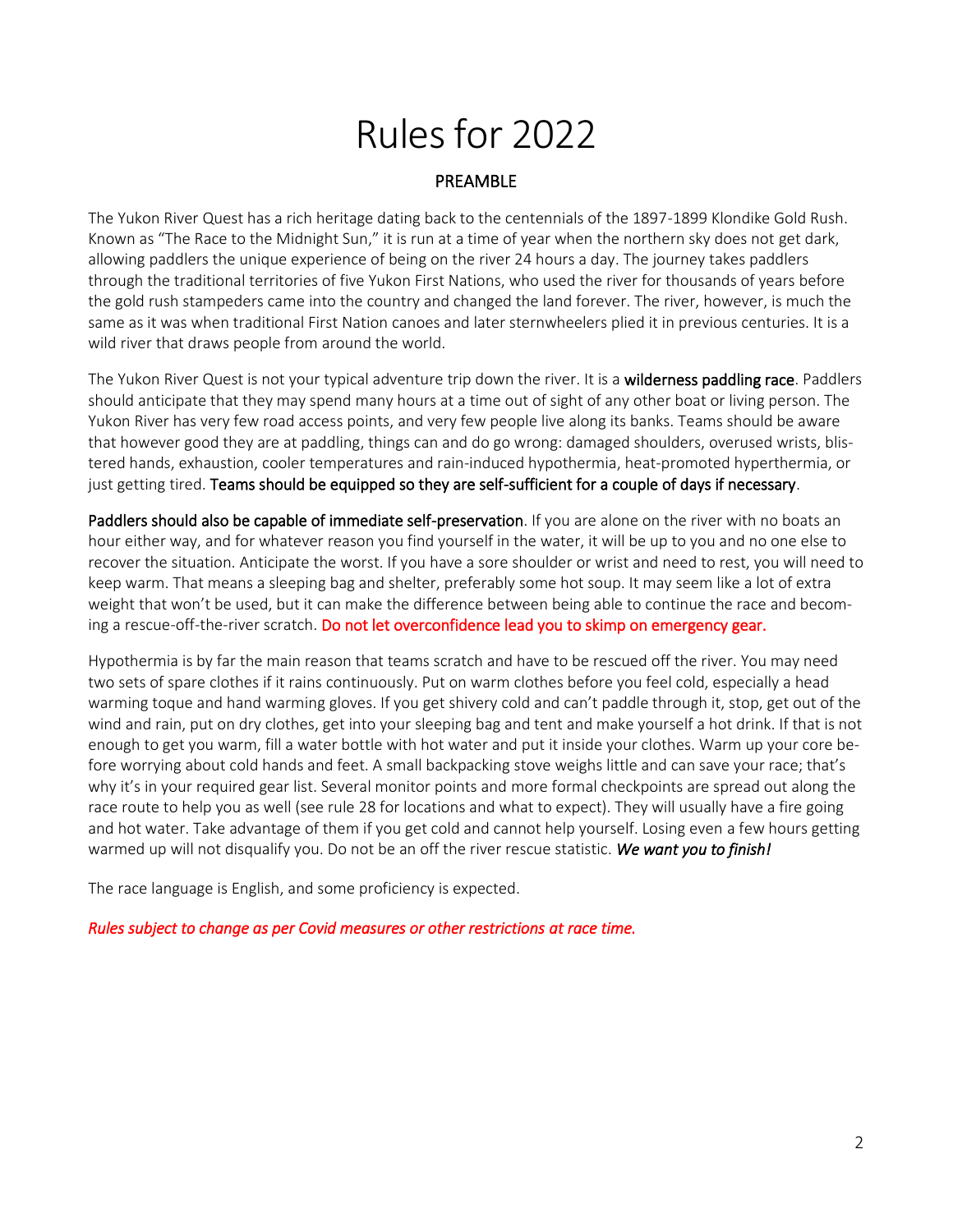## General Race Procedure

## 1. Race Structure

The 2022 Yukon River Quest will run with two groups of boats starting 3 hours apart. Teams are seeded into the first or second group based on their past performance in the Yukon River Quest, their performance in other races, and our evaluation of the teams. The group that starts first is composed of teams we expect will be a bit slower, the teams whose intent is to finish the race and challenge themselves rather than win. The second group consists of faster teams. If seeded correctly the fast group will start overtaking the slower group at the north end of Lake Laberge. This gives the fast boats a succession of targets to overtake and gives the back of the pack a lot of implied safety cover.

## 2. Race Start

The first group of teams begin at 9:00 am Whitehorse Time. The second group starts at 12:00 (noon). The official starting line is by the gazebo in Rotary Peace Park in Whitehorse, Yukon, unless otherwise designated by Yukon River Marathon Paddling Association (hereinafter referred to as YRMPA). Paddlers run to their boats positioned on the riverbank. Positions are detailed in the final paddler briefings on June 21 (including whether some teams have to run through water to get to their boats), and all teams must enter the water from their designated positions (see Rule 16).

If 2022 is a low water year with plenty of beach space available, the race may have a single start at noon. The Race Marshal may make changes to this rule with approval from the YRMPA Board of Directors.

## 3. Entry Dates, Limits & Waiting Lists - Fees & Evacuation Deposit

2022 Yukon River Quest entry opens at 14:00 [2:00 PM] Whitehorse Time on Nov. 1, 2021 for Voyageur and C4 teams, 14:00 on Nov 8 for tandem teams, and November 15 for solo teams. Completion of the official online entry form, waivers and completed team member biographies constitute the team's intent to enter the race and further acknowledges that each team member understands and agrees to comply with each and every rule as stated in this document. *Solo paddlers who have not completed the YRQ must race tandem or voyageur or must convince the YRQ Technical Committee that they have sufficient marathon racing or wilderness paddling experience. Solo racers must be able to self-rescue. Solo racers must provide a satisfactory paddling resume prior to registration. YRMPA reserves the right to reject any entry.* Entries must be registered online and will close at 23:59 [11:59 p.m.] Pacific Daylight Time on June 1, 2022. Entries received after May 15 may not be listed on prerace publicity materials.

**Team Registration** – To register, the team captain must complete the online application form by:

- Selecting a team name
- Declaring a boat class and number of paddlers
- Completing contact information
- Paying the entry fee and,
- Completing the waiver

With the continuing uncertainty over Covid and travel, racers only pay the waitlist fee of \$50. For the first 150 teams this secures a spot in the race. Teams are asked to pay in full by March 21 2022 (at least 50% payment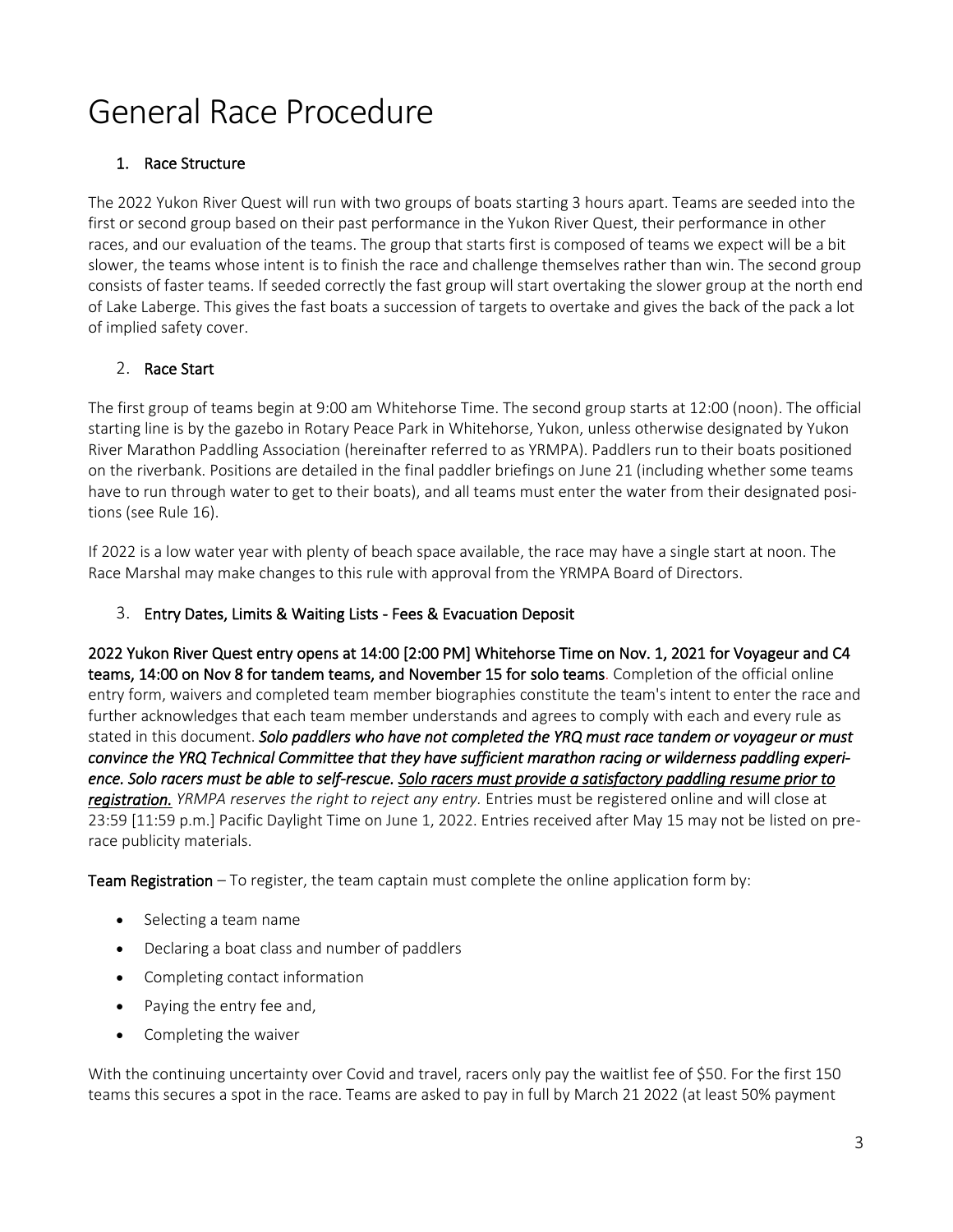## (non refundable) is required beginning March 1 2022). *Teams will not be registered or appear in the Team Bios on the website until the \$50 fee is paid. Teams are not assigned numbers until they are paid in full.*

Th[e waiver is](https://www.yukonriverquest.com/information-for-racers-support-crews-3/) posted on the website under Other Important Information and must be printed, read, initialed and signed by all racers and support crews. The captain is then responsible for making sure other parts of the form are completed, including registering a tracking device, and that each member of the team completes their section online. To ensure official registration, all information must be submitted as soon as possible after the team captain registers.

Teams must use their tracking device and appear on the race tracker web page prior to May 15 or within 7 days of registering, whichever is later. Incomplete registrations may not be entered in the race.

Teams must have a support crew at Carmacks, Minto and Dawson City. These may be shared between teams. Support-for-hire at Carmacks is not available as it has in recent years.

Substitution of team members can be done at no extra cost.

NOTE: Any substitution of team members after June 1 will not be guaranteed their correct shirt size and their name may not appear on the official Leaderboard, but every effort will be made to accommodate them. Any addition of team members must be done and paid for by 11:59 p.m. on June 1.

Team numbers will be finalised shortly after June 1. *Each entrant shall sign all documents or promotional material requested by YRMPA prior to, or at the mandatory pre-race competitors' meeting. Failure to comply will result in disqualification.*

## Limited Entries / Waiting List

The maximum number of teams allowed to start the race is 150. There also are limits to the following classes:

- 20 maximum voyageur canoes of six or more paddlers
- 75 maximum solo vessels (C1, K1, SUP)

If your class (voyageur or solo) is full or if the race is full, you will not be able to enter, but you can put yourself on the waitlist by paying a \$50 non-refundable fee. This fee counts towards your entry fee if you eventually enter.

If the race is not full, but your class is full and a team of that class drops out and you are at the head of the waitlist for that class, you will be sent an invitation allowing you to enter.

Once the race is full: If a team withdraws, a team from the waitlist will be invited. Teams are invited as follows:

- The team that paid their waitlist fee earliest will be invited unless they are in a class that is still full. In that case the next team on the waitlist is selected and the earliest registered eligible team will be invited. No preference is given to one class over another.
- If a team declines their invitation or fails to pay in full within 5 days, the next eligible team on the list is issued an invitation. The team that failed to take up the offer will be sidelined and will not receive further offers unless they contact us to have their queue position reactivated. If that happens, they retain their original position in the queue.

Entry fees – The Yukon River Quest entry fee *must be paid online by credit card or Interac* by the team captain. The entry fees for the race are (including online registration fee) \$400 per boat plus \$400 per person. This amounts to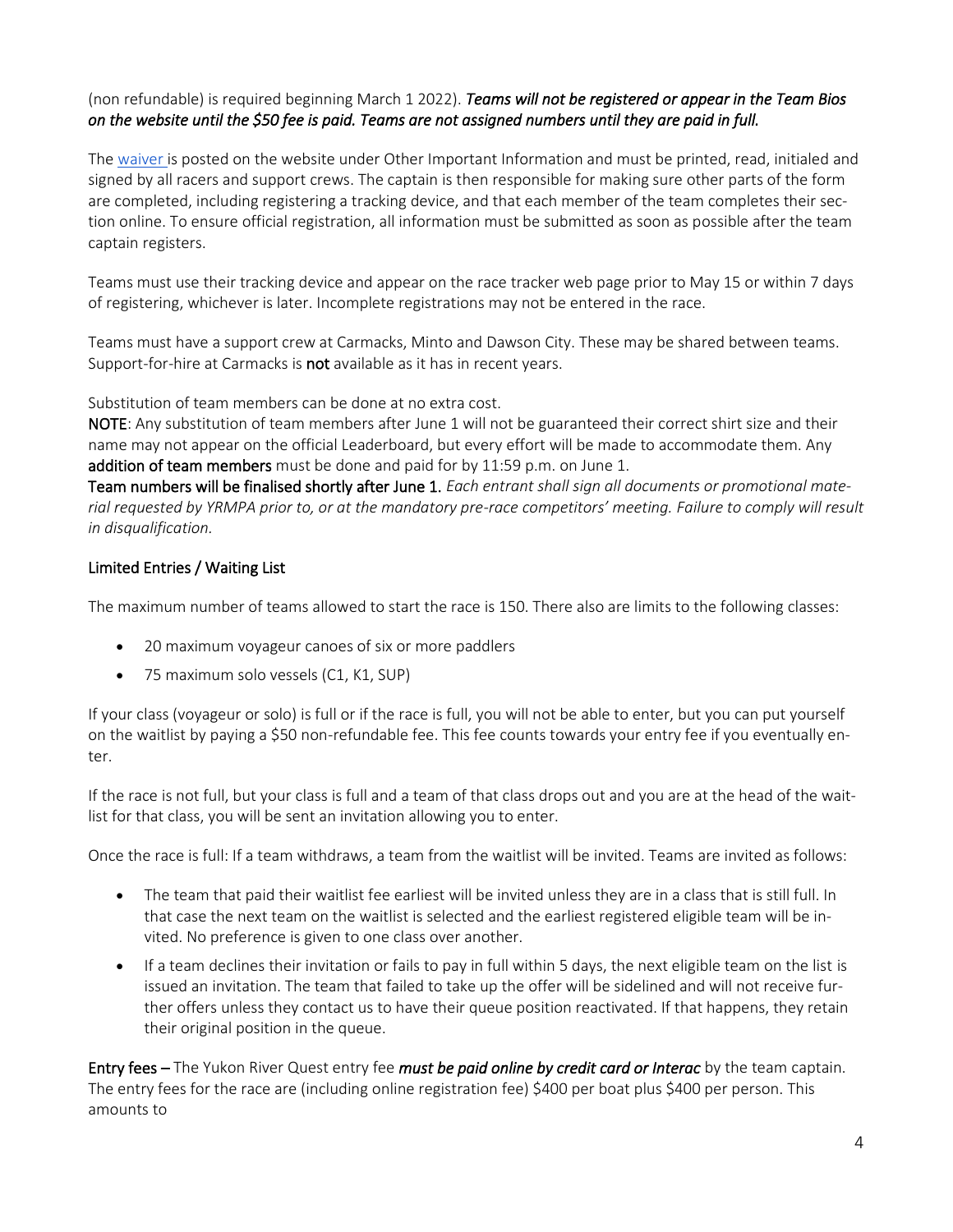- **\$800.00** Canadian Dollars per solo kayak or solo canoe or SUP team
- \$1200.00 Canadian Dollars per tandem canoe or tandem kayak team
- \$2000.00 Canadian Dollars per C4 canoe team (4 per team)
- \$2800.00 Canadian Dollars for a 6-person voyageur, \$3600 for an 8-person voyageur

Evacuation/Tracking deposit collected at Final Registration - An additional refundable deposit of \$500 per solo and tandem team and of \$1,000 per voyageur team and C4 team *is collected from the team captain at final registration in Whitehorse*. This deposit is held in the event that a team and its gear has to be evacuated by a volunteer boat. *This payment must be made by cash, or credit card*. The deposit is held until the completion of the event. If a team or its gear is not evacuated, the deposit will be returned to the team captain. The deposit is also held if a team fails to return a tracking device assigned to them by YRQ race officials for tracking.

## 4. Definition of Teams and Entry Classes/ Divisions.

Each team must be registered in one of the following boat classes:

- A solo canoe or solo kayak or SUP (Stand Up Paddleboard) team entry is a paddler who travels down the river in or on the same craft. The solo classes are divided into men's and women's divisions.
- A tandem canoe or tandem kayak team entry consists of two members who travel together down the river in the same craft. This class is divided into men's, women's, and mixed divisions.
- A C4 canoe team entry consists of 4 people who travel together down the river in the same craft. The C4 class is divided into open (predominantly men), women's, and mixed divisions
- A voyageur canoe team entry consists of 6 or more people who travel together downriver in the same craft. The voyageur class is divided into open (predominantly men), women's and mixed divisions.

At least one-third of the members of a mixed team must be women, or the boat will be entered in the open division.

The paddlers on each team who start the race in a boat must finish in that boat for that team to be eligible for prize money. Voyageur or C4 teams that drop paddlers for whatever reason, or tandem teams that drop a paddler and continue with another paddler, may receive unofficial times and finisher pins. Each team described above is to be entirely self-sufficient except at the Carmacks and Minto checkpoints. Refer to Rule 12 for boat specs/class divisions and Rule 11 for prize money.

## 5. Age Limits

There is a minimum age limit of 15 years old for entrants. The minimum age limit for a solo entry is 19 years of age, and at least half the members of a tandem, C4 or voyageur entry must be 19 years or older. Parents of a minor must complete an [Assumption of Risk form.](https://www.yukonriverquest.com/information-for-racers-support-crews-3/)

## 6. Substitution of Team Members

Each team member may be substituted, after entry has been accepted, up until the day before the start of the race. No team may replace all their members. That is effectively a withdrawal, requiring a new entry, and will be treated as such.

Final date for race substitutions:

• At registration, the weekend before the race.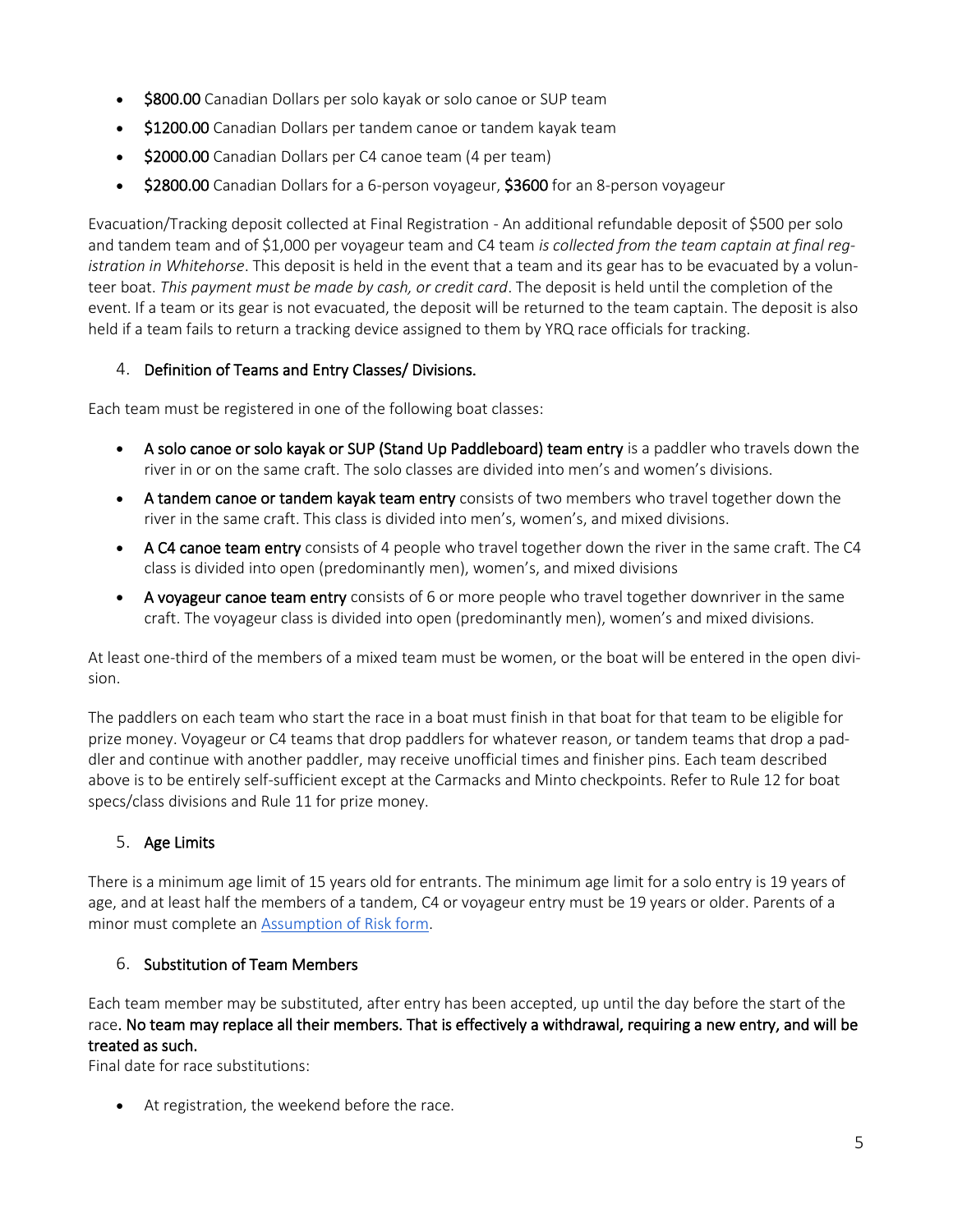• After June 1, changes may not be reflected on the leaderboard.

## 7. Cancellations / Withdrawal before the Race

Teams withdrawing from the race may receive a portion of their entry fee refunded as defined in the following table*.*

| Refund | Cut-off                   |
|--------|---------------------------|
| 50%    | <b>Fnd of March</b>       |
| 40%    | End of April              |
| 30%    | 5 weeks before Race Start |
| 20%    | 4 weeks before Race Start |

## 8. Course, Checkpoints and Mandatory Layovers

The Yukon River Quest covers approximately 715 km (444 miles) of the Yukon River through remote northern wilderness areas from Whitehorse to Dawson City, Yukon. Teams are required to have a river map and should be prepared for travel through this type of area. Bear and moose encounters are possible; necessary precautions should be taken. There are 6 official race checkpoints including Dawson City*. Times are collected at race checkpoints only.* See Rule 28 for checkpoint procedures.

- CP1 Policeman's Point Checkpoint verbal
- CP2 Lower Laberge Checkpoint verbal
- CP3 Carmacks Checkpoint *layover*
- CP4 Minto Checkpoint *layover*
- CP5 Thistle Creek Checkpoint verbal

FINISH LINE [CP6] - Dawson City – (see rule 31 for Finish Line procedures)

Teams are required to rest at Carmacks and/or Minto, a minimum of 10 hours rest. There also are monitor points along the race route for monitoring your safety and progress (see rule 28).

## 9. Race Officials and Team Captains

The established rules guide the Race Marshal and Race Judges in their decisions.

The Race Marshal:

- Oversees all aspects of the race from the pre-race competitors meeting to the awards presentation
- Has discretion to make decisions about race procedures and rules
- May penalise teams, including disqualification
- May be advised by Race Judges. A decision of the Race Marshal may only be contested by filing a Protest statement. See Rule 15.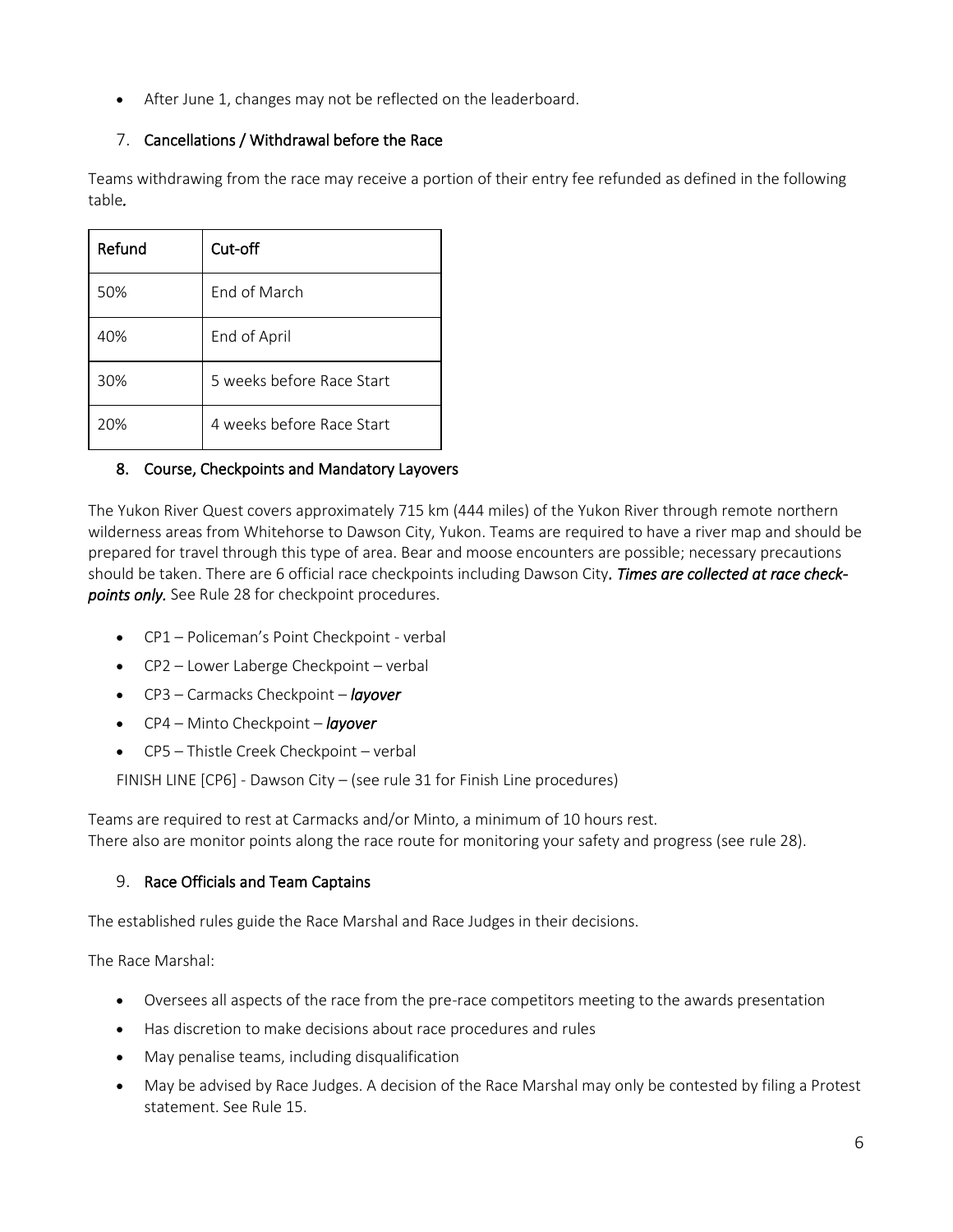The Deputy Race Marshal:

• Assists the Race Marshal and may act on their behalf if they are unavailable

#### The Race Judge:

- May be a YRMPA Board Member, former racer, or other person the Race Marshal has requested assistance from
- Provides advice to the Race Marshal and assists in making decisions

#### The Race Committee:

- Is comprised of two Race Judges and the Race Marshal
- Meets to settle disputes and make decisions on Protests (see Rule15)

#### The Team Captain:

- Is responsible for communicating with the Race Marshal, including filing any Rule Violation Form, Protest statement or Response statement
- Must inform the race of any withdrawal of their team from the race

#### 10. Pre-Race Inspections and Meetings

- FINAL REGISTRATION for racers is MANDATORY in order to receive racer packages, bibs, pre-race boat inspections and boat decals
- Team and support crew meetings held on Tuesday June 21 (also mandatory) may be virtual for 2022. Everyone will be notified closer to the race.
- Final Registration available from 09:00 to 17:00 Saturday Monday, June 18-20. ALL participants must bring documentation to prove they have adequate medical insurance for a medical evacuation. This includes local racers who must bring their Health Care Cards.
- Racers and support crews must also present proof of Covid vaccination.
- Failure to attend will result in disqualification at the discretion of the Race Marshal. A schedule will be posted on the website.

## 11. Awards & Prize Money

Prize money is based on 150 teams registered. It is adjusted up or down by a percentage point if fewer or more than 150 teams are counted on the June 1 paid registration deadline.

| <b>Tandem Classes</b> | Men's C2 | Women's C2 | Mixed C2 | Men's K2 | Women's K2 | Mixed K2 |
|-----------------------|----------|------------|----------|----------|------------|----------|
| 1st                   | \$1500   | \$1500     | \$1500   | \$1500   | \$1500     | \$1500   |

#### TOTAL PRIZE MONEY: \$64,245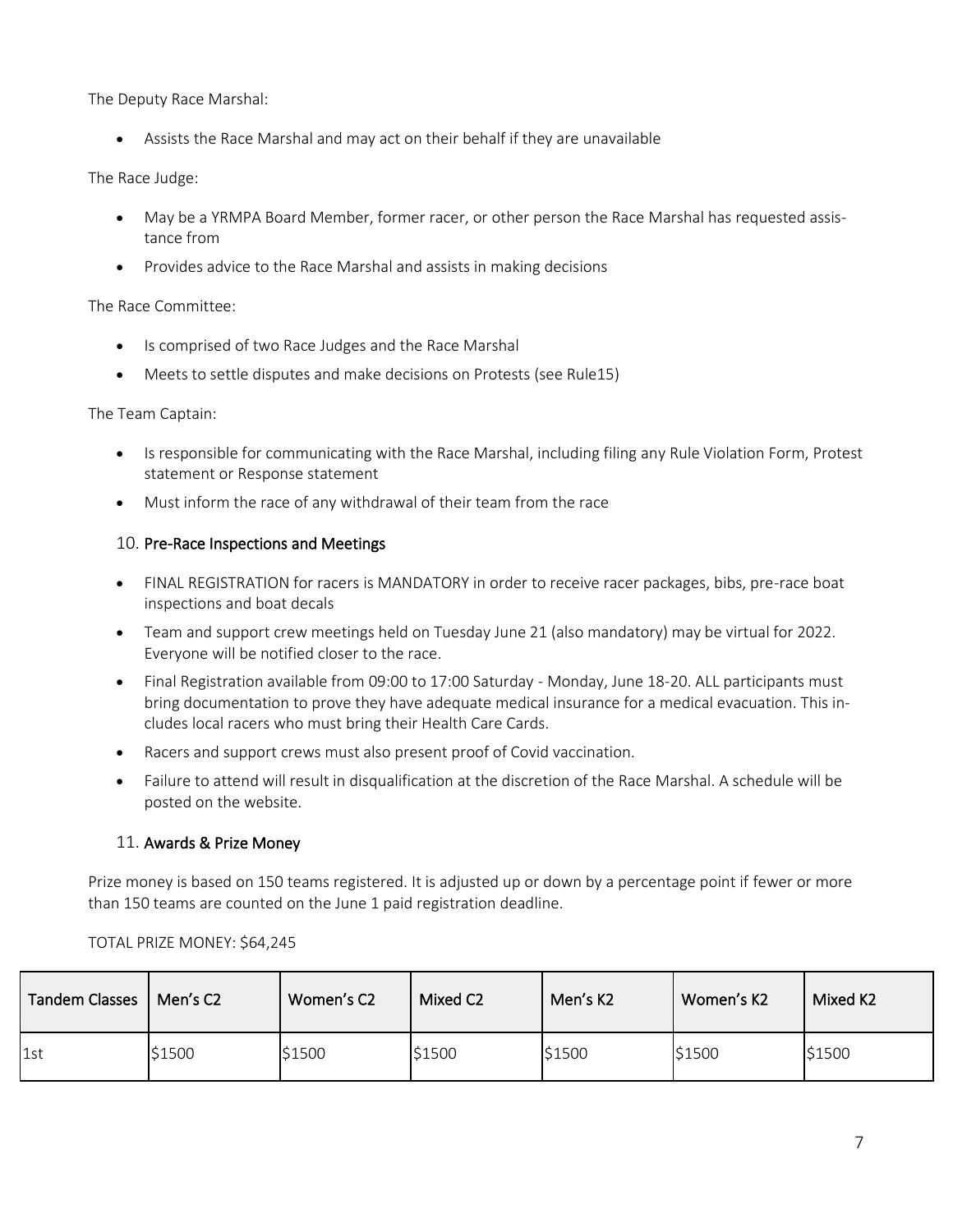| 2nd                     | \$705         | \$705                 | \$705          | \$705      | \$705      | \$705       |
|-------------------------|---------------|-----------------------|----------------|------------|------------|-------------|
| 3rd                     | \$360         | \$360                 | \$360          | \$360      | \$360      | \$360       |
| Solo Classes            | Men's C1      | Women's C1            | Men's K1       | Women's K1 | Men's SUP  | Women's SUP |
| 1st                     | \$787.50      | \$787.50              | \$787.50       | \$787.50   | \$787.50   | \$787.50    |
| 2nd                     | \$390         | \$390                 | \$390          | \$390      | \$390      | \$390       |
| 3rd                     | \$195         | \$195                 | \$195          | \$195      | \$195      | \$195       |
| <b>Big Boat Classes</b> | Open Voyageur | Women's Voya-<br>geur | Mixed Voyageur | Open C4    | Women's C4 | Mixed C4    |
| 1st                     | \$2700        | \$2700                | \$2700         | \$1800     | \$1800     | \$1800      |
| 2nd                     | \$1350        | \$1350                | \$1350         | \$900      | \$900      | \$900       |
| 3rd                     | \$675         | \$675                 | \$675          | \$450      | \$450      | \$450       |

Teams must beat another in its class above (C2, K2, C1, K1, SUP, VC, C4) to receive prize money. Bonus prize money of \$400 is added if a team breaks a record in its class. In addition, bonus prize money is awarded below, regardless of class:

| Top All-Yukon   | Top All-Yukon | Top All-Yukon Mixed Top All Indigenous | lTeam | Top All-Senior Team   Top All-Young Adult | lTeam               |
|-----------------|---------------|----------------------------------------|-------|-------------------------------------------|---------------------|
| Men's/Open Team | Women's Team  | Team                                   |       | $\vert$ (age 55+)                         | $\vert$ (age 19-24) |
| \$600           | \$600         | \$600                                  | \$600 | \$600                                     | \$600               |

| Top 10 Overall Bonus Prize Money |           |     |          |  |
|----------------------------------|-----------|-----|----------|--|
| 1st                              | \$3000    | 6th | \$982.50 |  |
| 2nd                              | \$2400    | 7th | \$787.50 |  |
| 3rd                              | \$1920    | 8th | \$630    |  |
| 4th                              | \$1537.50 | 9th | \$502.50 |  |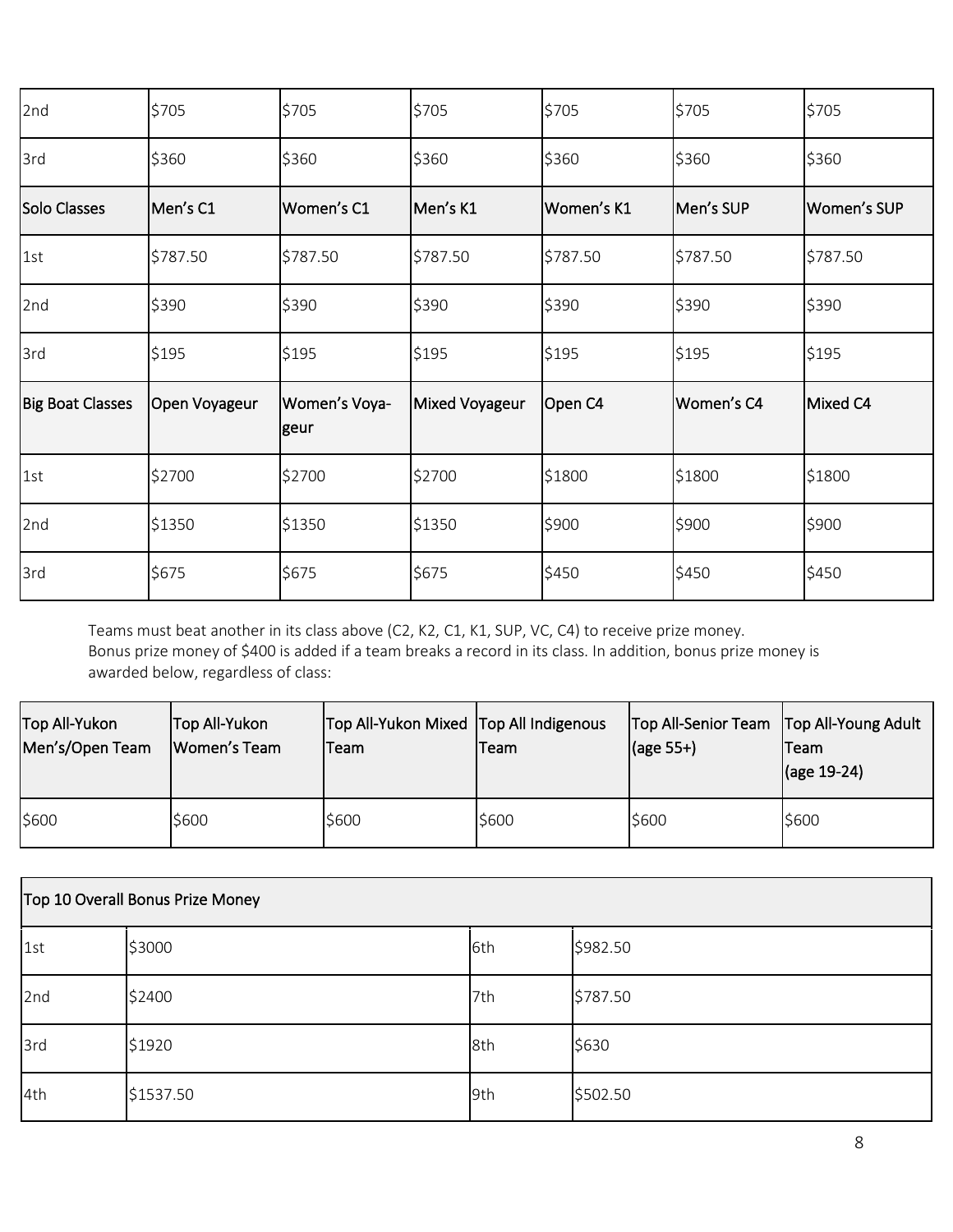| 5th | 1230 | 10th | \$405 |
|-----|------|------|-------|
|     |      |      |       |

PRIZE MONEY ELIGIBILITY – To be eligible for prize money, a team must beat a team in its class that started the race and either come first in its class or finish in a time no greater than 25% longer than the class winner took. For instance, if the 1st place women's K2 took 46:32:24, then to be eligible for a prize 2nd and 3rd women's K2s must finish within a time of 46:32:24 + 11:38:05 = 58:10:30. Or if the overall fastest voyageur finished in 39:30:23, other voyageurs must finish in less than 39:30:23 + 9:52:35 = 49:22:58.

SPECIAL AWARDS – The fastest team overall receives free entry in the following year's race (captain should keep team intact from 2021 race – if there must be a partner change, the new partner must pay his/her portion of 2022 entry fee). Their names are also added to the permanent YRQ trophy. There may be Sponsor Awards for Top Solo Male and Female Kayaks, SUPs, and Solo Canoes, Youngest Paddler, Oldest Paddler, Top Yukoners, Spirit of the Yukon, and the "Red Stove"award to the next to last team to finish before the cut-off time. Others may be added by YRMPA.

FINISHER PINS – Each team member who finishes the race receives an official Finisher Pin at the Awards Presentation.

## 12. Vessel Specifications

The specifications below allow canoes, kayaks, stand up paddleboards (SUP), C4 canoes, and voyageur canoes capable of carrying the safety gear necessary for this wilderness race. *Boats not meeting the specifications below will be disqualified.* All tandem/solo canoes/kayaks (other than sit-on-top kayaks) must be equipped with a full coverage spray deck/skirt with snaps or tie downs. C4 canoes must have a spray skirt around the bow paddler, though full coverage is recommended. All boats must be powered and steered solely by human muscle power. Use of an illegal steering or propulsion device, including sails, will result in disqualification. No boat may be equipped with oarlocks, row-lock, tholepin, or outriggers. Vessel types must be recorded on your application. All vessels are measured at registration and inspected again on the morning of the start. Please do not bring a ves-

#### sel to this race unless you are

ABSOLUTELY sure it fits within the YRQ specifications listed below. Refer to the "How to Measure" section on the FAQ page. Email us at [info@yukonriverquest.com](mailto:info@yukonriverquest.com) if you have questions.

## a. TANDEM CANOE SPECIFICATIONS

The tandem canoe (C2) class allows a range of vessels from stock recreational touring and wilderness tripping canoes to longer standard class canoes, including some models with concave lines. USCA cruisers are not allowed. Each canoe must start the race with an approved, full coverage spray deck. Canoes must be paddled with the use of single blade paddles only. No rudders or skegs.

- Tandem Canoe Max. Length 18 feet, 6 inches, stem to stern
- Tandem Canoe Min. Width (stock) 32 inches, widest point midship at the 4-inch water line\*
- Tandem Canoe Min. Width (concave) 33.5 inches, widest point midship at the 4-inch water line\*
- Tandem Canoe Centre Gunnel Min. height: 12 in.
- Tandem Canoe Min. Height at Bow: 16"
- Tandem Canoe Min. Height at Stern: 16"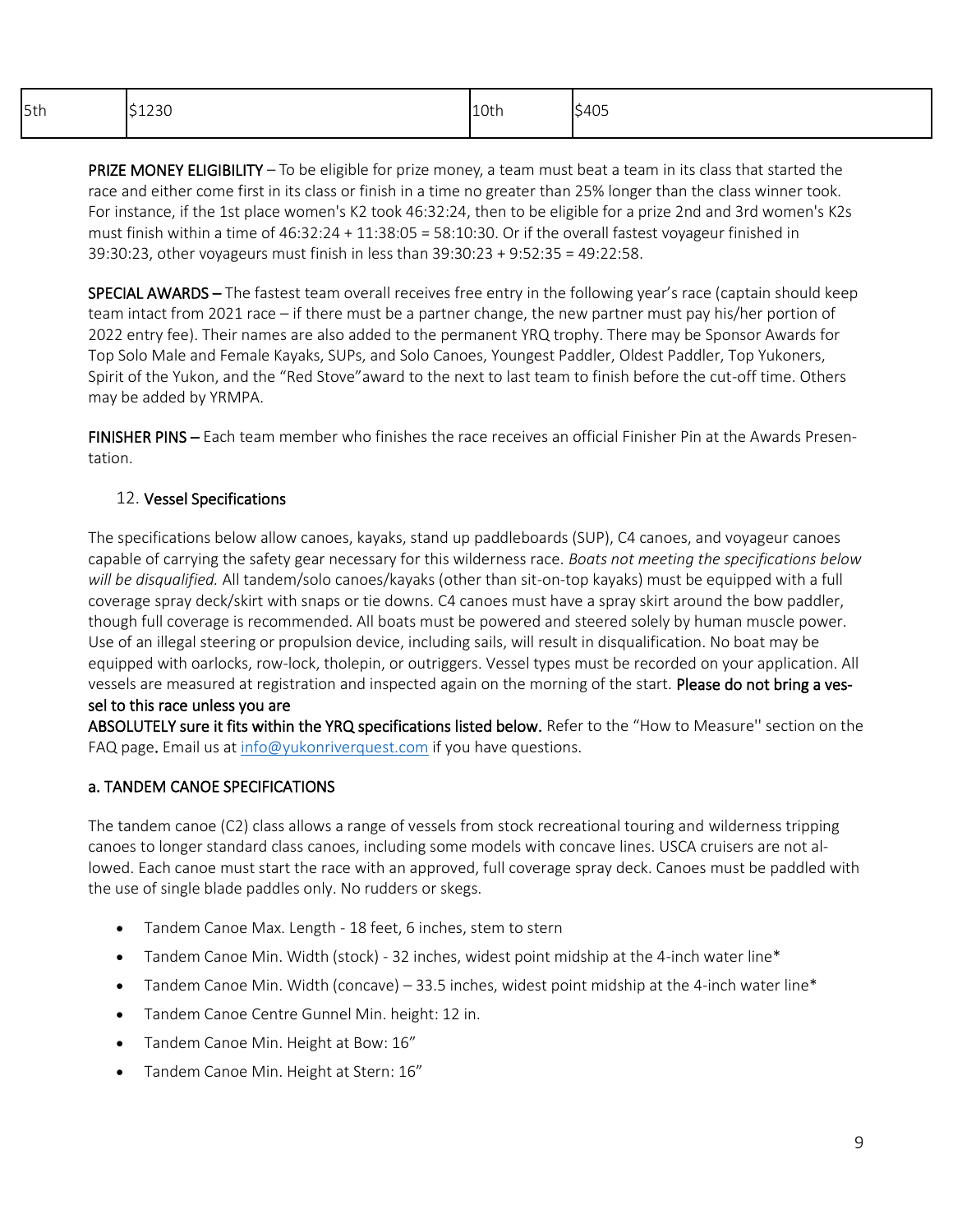\* C2s whose gunnels are concave outwards at any point along the boat must be 33.5 inches wide at the 4-inch water line at the widest point. Other C2s must be at least 32 inches wide at the 4-inch water line at the widest point. This rule allows: "stock" canoes such as the Clipper and Wenonah Jensen 18 models; "standard" canoes such as the Clipper Whitewater II and Wenonah Minnesota II models; and "concave" canoes such as the Wenonah SCR, and the Savage River Susquehanna and Blackhawk models.

## b. SOLO CANOE SPECIFICATIONS

The solo canoe (C1) class allows a range of vessels from half-decked Kruger-style touring and wilderness tripping canoes to performance touring canoes. Each canoe must start the race with an approved, full coverage spray skirt/deck. Canoes in the solo class *may* have a rudder. Solo Canoes must be paddled with the use of single blade paddles only.

- Solo Canoe Maximum 4" waterline length-width ratio: 9.7
- The canoe must flare to the 6" waterline for at least 2 meters (6'6") *in cumulative length over all sections of the hull*

## c. KAYAK SPECIFICATIONS

This race is for recreation or expedition-style kayaks only. *Sit-on-top kayaks are allowed*. Kayaks must have adequate internal storage compartment(s) for all the gear required for this race. Kayaks must have fore and aft watertight storage compartments or flotation chambers. Kayaks must be paddled with the use of double-blade paddles only.

The Yukon River Quest has adopted its own length-width ratio for determining the suitability of kayaks for this race. The simple length to width ratio is determined by dividing the total length of the kayak at the 4-inch waterline (not including rudder) by the mid-ship width at the 4-inch waterline. Do not rely on other published ratios. In addition, there is a minimum overall width. Measure according to directions in the "How to Measure" section of the FAQs.

## Solo Kayak

- Maximum 4" waterline length-width ratio: 10.8
- Minimum overall width at the widest point: 20"

## Tandem Kayak

- Maximum 4" waterline length-width ratio: 10.2
- Minimum overall width at the widest point: 26"

## d. SUP SPECIFICATIONS

Specifications for SUPs are as listed below:

- Maximum board length: 4.27 m [14 feet]
- Minimum board width: 60.96 cm [24 inches]
- Fins or daggers are allowed. Foils are not allowed
- Quick release tether on waist belt to be worn at all times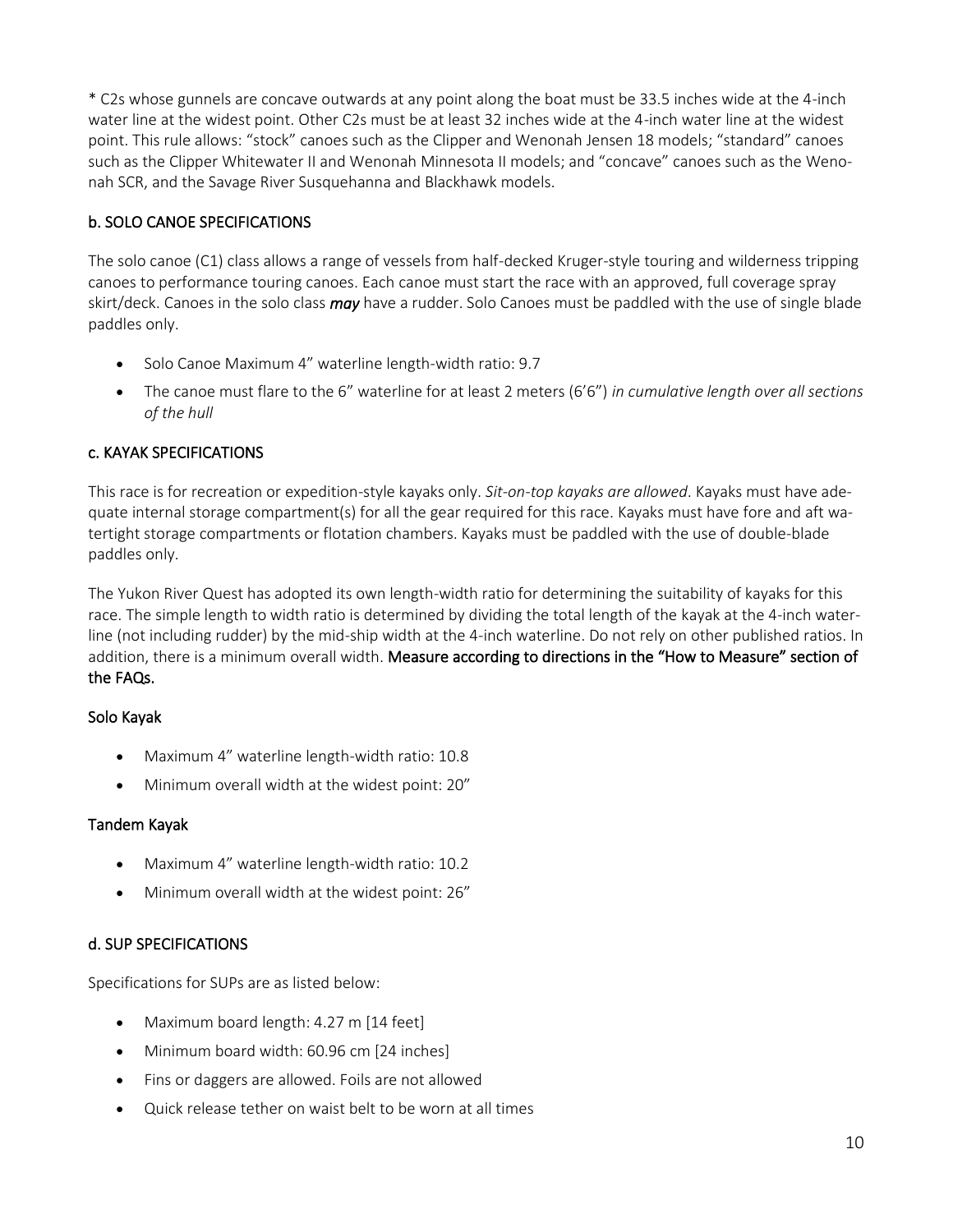- Quick release tether will serve as Tow Line
- Single blade paddles only
- All equipment to be fastened securely to board
- All mandatory gear is required (see rule 17, note exceptions for SUPs)

## e. C4 CANOE CLASS SPECIFICATIONS

As of 2017, C4 canoes with teams of 4 paddlers are allowed based on the following specifications. All canoes in this class must be paddled with the use of single bladed canoe paddles only. Specific hull measurements:

- Maximum length of 23'1". Minimum weight 55 pounds from the manufacturer.
- The boat must be specifically built by the manufacturer to accommodate 4 paddlers.
- Minimum width at the centre line, at the 4" waterline, is 33", at both the gunwales and 4" waterline.
- Minimum width at the 4" waterline  $-4$  feet in from the bow is 16", 4 feet from the stern is 17"
- There is no concavity in the longitudinal axis of the hull and no concave lines in the cross section (side to side)
- Minimum depths from the manufacturer: Bow= 20", Centre= 13.5", Stern= 17"
- No hard-line transitions in the hull of the boat. Curve of chine must be equal to at least the radius of a softball.
- Maximum tumblehome of 2" per side.

## f. VOYAGEUR CANOE CLASS SPECIFICATIONS (6 or more paddlers)

The voyageur canoe class celebrates First Nations and Canadian heritage. Teams of 6 or more are allowed based on the following specifications. All canoes in this class must be paddled with the use of single bladed canoe paddles only:

- Overall length allowed: 24 42 feet
- Minimum widths measured at the 6-inch waterline (for boats of lengths below):
	- o Boat length: 24-28 feet 6" waterline width: 36.25"
	- o Boat length: 28-34 feet 6" waterline width: 44"
	- o Boat length: 34-42 feet 6" waterline width: 48"
- Minimum depth at gunnels: 18 inches

## BOAT SUBSTITUTION

Substitution with an illegal vessel at any point along the route will result in disqualification. On prior approval of the Race Marshal, a damaged vessel may be replaced with another of the same class, with a time penalty of two (2) hours.

#### 13. Claims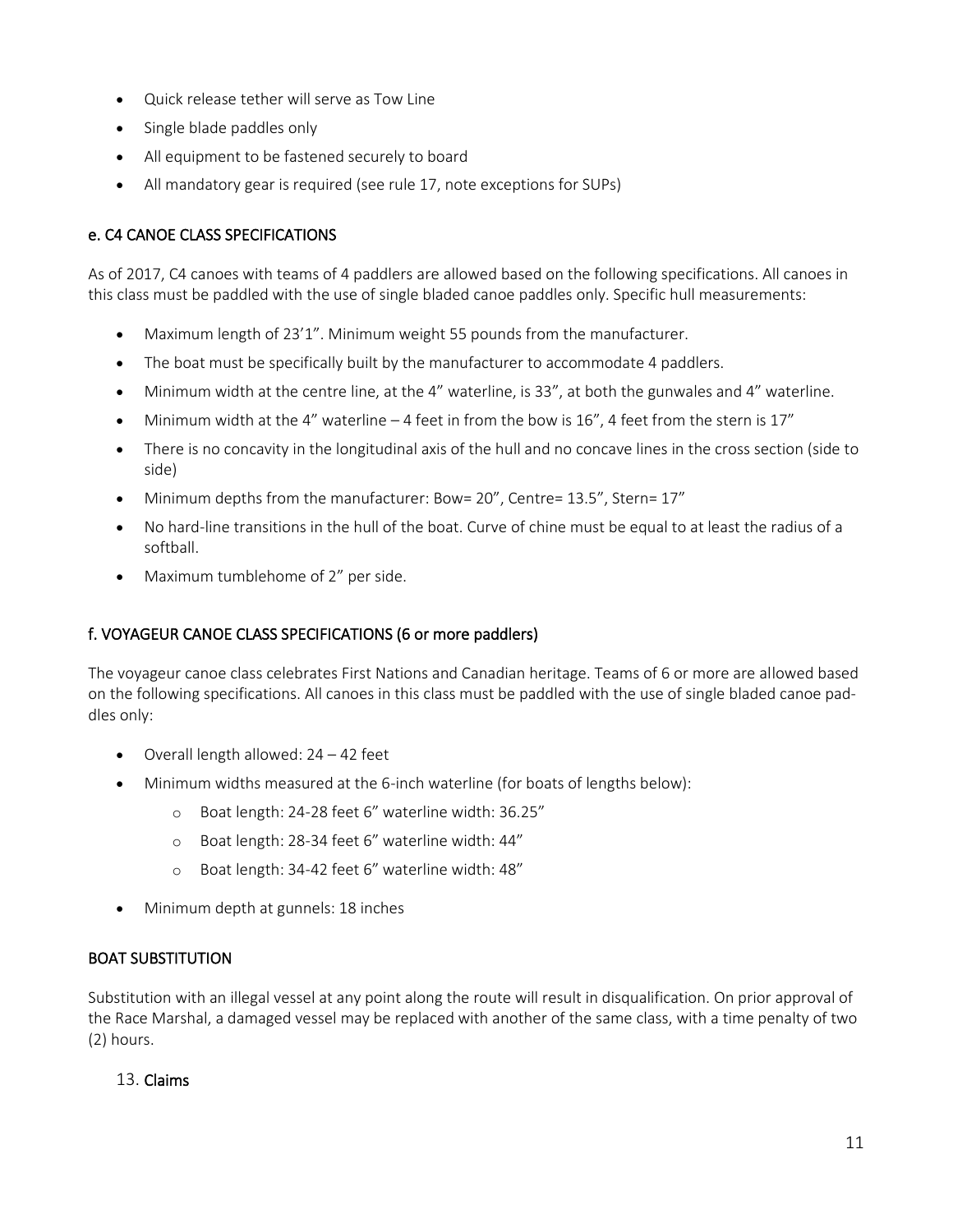Each team member agrees to hold YRMPA, the race sponsor(s) and other contributors (that is, sponsors and contributors to the race and YRMPA, as distinguished from the sponsors of individuals or teams) harmless from any claim or demand based on any alleged action or inaction by the team member, their agents, employees, and volunteers resulting from injury to the team member or his/her property. Further, YRMPA has the unqualified and unrestricted authority to permit the race sponsor(s) to photograph and otherwise collect information for advertising, public relations, or other publicity purposes.

## 14. Failure to Comply

All decisions by the Race Marshal shall be complied with. Failure of a team member to comply with the Rules of General Race and River Procedures may result in disqualification or penalty as decided by the Race Marshal. A team may only dispute a decision of the Race Marshal by filing a Protest statement.

## 15. Rule Violations and Protests

*Rule Violations:* All racers are required to report all suspected violations of the rules to the Race Marshal or Deputy Race Marshal at the earliest possible opportunity. Rules Violation Forms are available at checkpoints and can be submitted to the Race Marshal or Deputy Race Marshal via a race volunteer.

*Protest:* A Team wishing to contest a decision, action, or race process of the Race Marshal, or make a complaint about the conduct of another team, must provide a written Protest statement with \$50.00 cash within an hour of the official end of the race.

The Protest statement should contain as much detail as possible, must be signed by the team captain and submitted to the Race Marshal, Deputy Race Marshal, or a Race Judge. There is no set form for a Protest statement, but it should contain the name of the team, date, time and place of the events, description of what happened, and names of any people involved, if known.

The Race Marshal will share the Protest statement with the Race Committee, who may:

- Dismiss it and inform the team captain who submitted the Protest statement or,
- Consider the Protest further.

If an allegation against another team is not dismissed, that team captain is provided a copy of the Protest statement. The team captain may submit a written Response statement to the Race Marshal within 2 hours of being provided the statement or 1 hour after the official end of the race, whichever is earlier.

The Race Committee may then, in considering the matter:

- Review the Protest and Response statements
- Interview witnesses
- Review photos or videos and.
- Consider any other available information.

After concluding their consideration, the Committee may:

- Dismiss the Protest
- Determine there was a rule infraction
- Issue penalties to a team or team member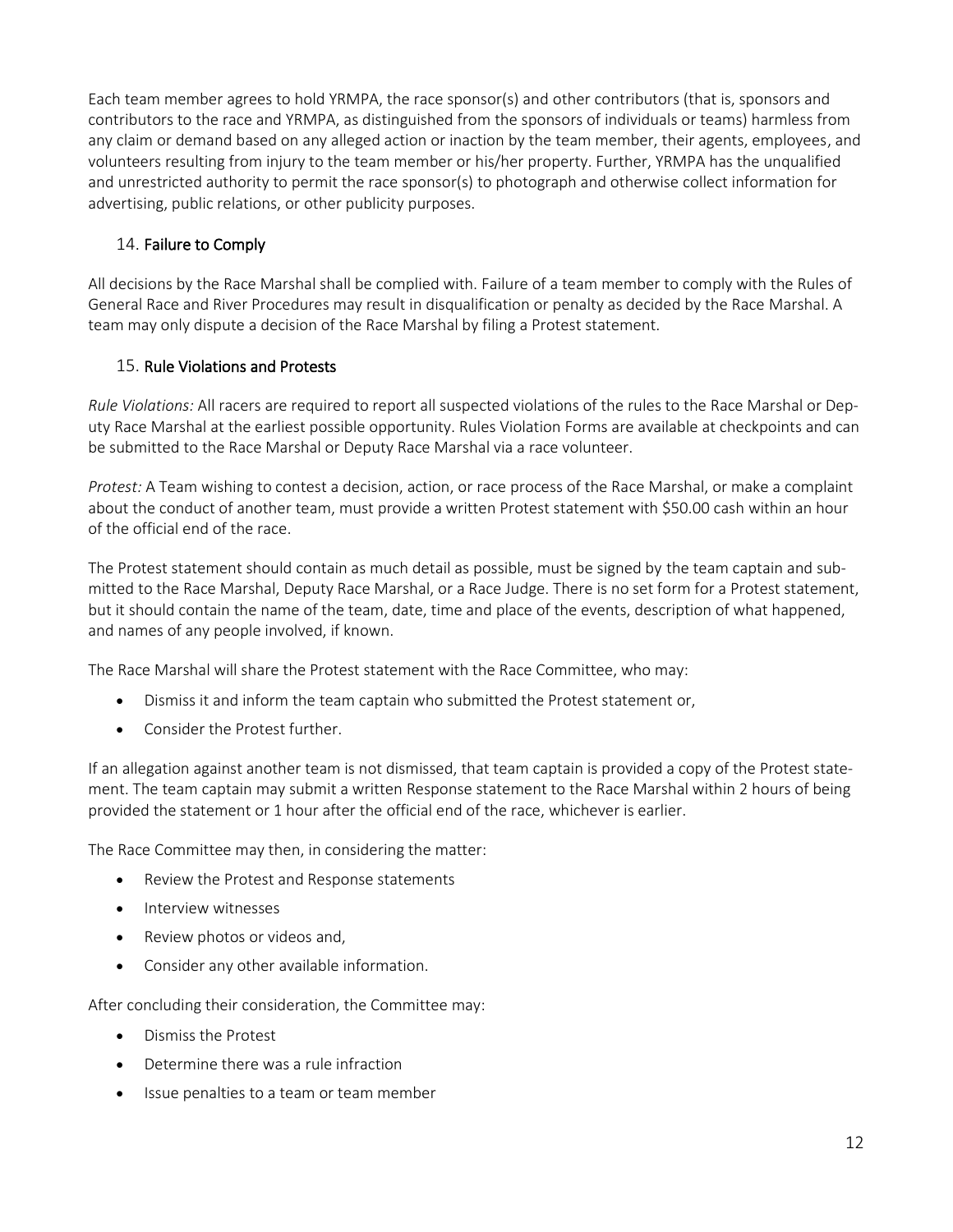- Disqualify a team or team member
- Ban a team or team member from competing in future races
- Make a statement on behalf of the race or,
- Take any other action necessary to address the matter

A decision of the Race Committee is final.

## River Procedures

## 16. Common Start/Late Start

Teams leave the start line at their assigned departure time en masse in a 'LeMans' style start at Rotary Peace Park. Racers run or walk approximately 300 metres to their vessel situated along the riverbank in its designated position. One support person per team may assist in pushing off the boat from that location. If the support person or team member[s] are seen moving the boat from its start position, a one-hour penalty shall be imposed by the Race Marshal. Any team starting late that is not on the water within half an hour of the start is considered a no show and will be disqualified. See section 2 for details.

## 17. Mandatory Equipment

Mandatory Equipment is also listed in Appendix 1. *Mandatory equipment must be carried the entire length of the racecourse*. Failure to do so will result in disqualification. If any of these items are used up or lost due to unforeseen events, they may be replaced by support crews at the Carmacks and Minto checkpoints. Random gear checks are conducted at the Carmacks and Minto checkpoints. Any missing items may result in a penalty imposed by the Race Marshal.

- a) Paddles:
	- i. Each canoe, C4, and SUP must start the race with a single-bladed paddle for each person in the vessel and a spare single-bladed paddle.
	- ii. Each kayak must start with a double-bladed kayak paddle per person and a spare double-bladed kayak paddle in the vessel.
	- iii. Voyageur canoes must have one single-bladed canoe paddle per person and two extra singlebladed paddles in the vessel.
- b) Each vessel must have a towline attached to the vessel and accessible to hand:
	- i. All voyageur canoes are to have a 40-foot buoyant towline at bow and stern.
	- ii. All other boats are to have a 20-foot buoyant line at one end and a 40-foot buoyant towline at the other end (latter may be your buoyant heaving line if it is to hand and throwable (eg has a throw bag or monkey-fist at the free end) (see h).
	- iii. SUP tether is the paddler's tow line.
- c) Approved PFD: Each team member must carry a Canadian Department of Transport, Canadian Coast Guard, Fisheries and Oceans Canada, or U.S. Coast Guard Class Personal Flotation Device [PFD]. This must be worn at all times when on the river or water [e.g.: swimming]. Self-inflatable PFDs are not allowed. A PFD that appears to be more than five years old or which has been subjected to heavy use may not offer the user the protection envisaged when new and is likely to be rejected at inspection. PFDs that have been tampered with or modified in any way that affects its fundamental integrity, such as being cut, slit, or torn will be rejected. PFDs passed for use must display conformance to standards via a label attached at the time of manufacture by its maker. The PFD presented for and passed at inspection at Whitehorse is the only one that may be worn throughout the duration of the race. Any competitor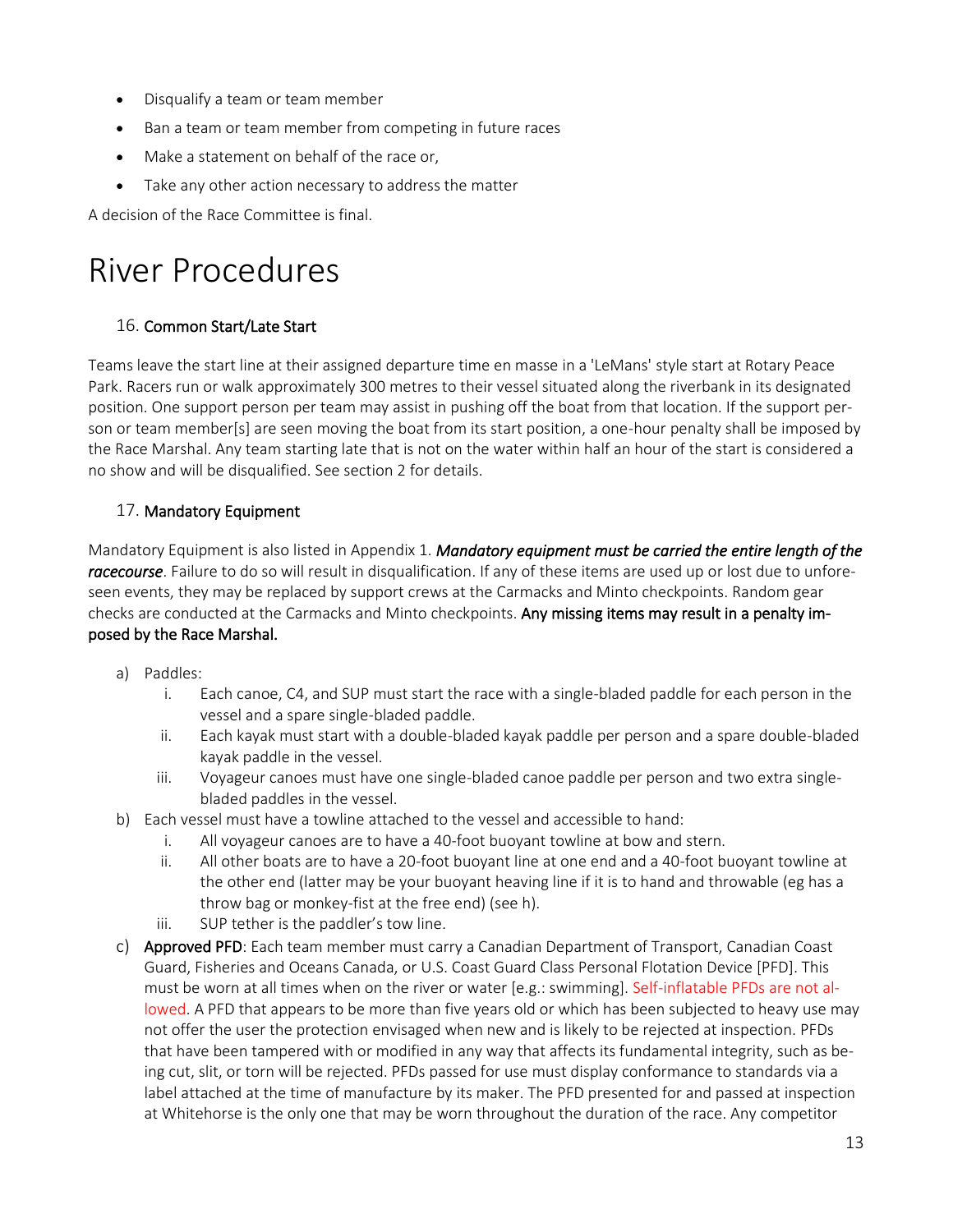found either not wearing it or who has replaced it with an inferior or non-compliant version at any point will be disqualified. Racers from other than the USA or Canada may use PFDs that provide a minimum of 50 Newtons of inherent buoyancy and should conform to one of the following European or international standards: EN393, EN395, ISO12402-5, or ISO12402-6 and be appropriately labeled.

- d) The following items must be attached or in a pocket of each PFD: whistle, emergency space bivysack (eg Coghlans Emergency Bag, [https://www.coghlans.com/products/emergency-bag-9815\)](https://www.coghlans.com/products/emergency-bag-9815), fire starter, waterproof matches/lighter.)
- e) Full coverage spray skirt/deck with snaps, tie downs, or strong Velcro are required for solo and tandem canoes and kayaks while traveling on the river from Whitehorse to Lower Laberge and Carmacks to Rink Rapids. C4 canoes, at a minimum, are required to have a spray skirt/deck around the bow paddler, but full coverage is strongly recommended. Non-compliance will result in disqualification. This does not apply to sit on top kayaks.
- f) For voyageur canoes, it is recommended they have a full coverage spray deck, but it is not required. However, those voyageurs without a spray deck are required to have an internal flotation device.
- g) A buoyant heaving line of  $> 15$  m (45') in length and  $> 6$  mm at least (1/4") diameter, accessible to hand and throwable. This may be used as your tow line (see b).
- h) Food and fluids to sustain each team member throughout the course of the race.
- i) One Bailer (bucket or pump) not required for SUPs.
- j) River Map (available for purchase in Whitehorse or from yukonbooks.com). It is strongly recommended that these be copied onto waterproof paper or laminated.
- k) Race bibs to be issued by YRMPA and signed by racers at final registration in Whitehorse [one of each separate bib to be turned in], and race decals showing team numbers applied to either side of bow except where the shape of the vessel necessitates a more visible placement on the stern or top of boat.
- l) Basic First Aid Kit (see link under Rules & Prep on website).
- m) One sleeping bag per person rated to -5C.
- n) Free-standing tent(s) to shelter all members of a team.
- o) Watertight flashlight or navigation light for night travel and signalling (required by Transport Canada) Petzel-type LED either mounted on front of boat or in use as a headlamp on a solo kayaker or bow paddler of a tandem or voyageur team. Teams are required to turn on the light between dusk and dawn (midnight to 4 a.m.) and have adequate battery power for eight or more hours.
- p) 2 extra layers of warm clothing contained in a dry bag.
- q) Backpack stove and fuel with a pot capable of boiling 16 oz. of water.
- r) A robust zip-seal bag per person to transport used toilet paper to Carmacks / Minto / Dawson for disposal.
- s) Sunscreen
- t) Rain gear (tops and bottoms) for each team member.
- u) Two Way tracking and messaging device (SPOT X or inReach) activated for tracking and properly mounted on boat deck face up.

A team may be assigned a tracking device by race officials during the race if something happens to their own device. If a Team Captain is provided a YRQ-owned tracking device, then he/she must attach the device to his/her boat deck face up. At the end of the race, the tracking device must be returned to race officials, or the evacuation deposit will not be returned.

Where appropriate, the above mandatory items should be carried in a dry bag.

In addition, it is strongly suggested that each team carry the following: an insulated container (thermos) with a hot drink or soup, sunglasses, insect repellent, knife, money, and ear plugs or bug net for use in Carmacks or Minto.

## 18. Personal Floatation Device (PFD)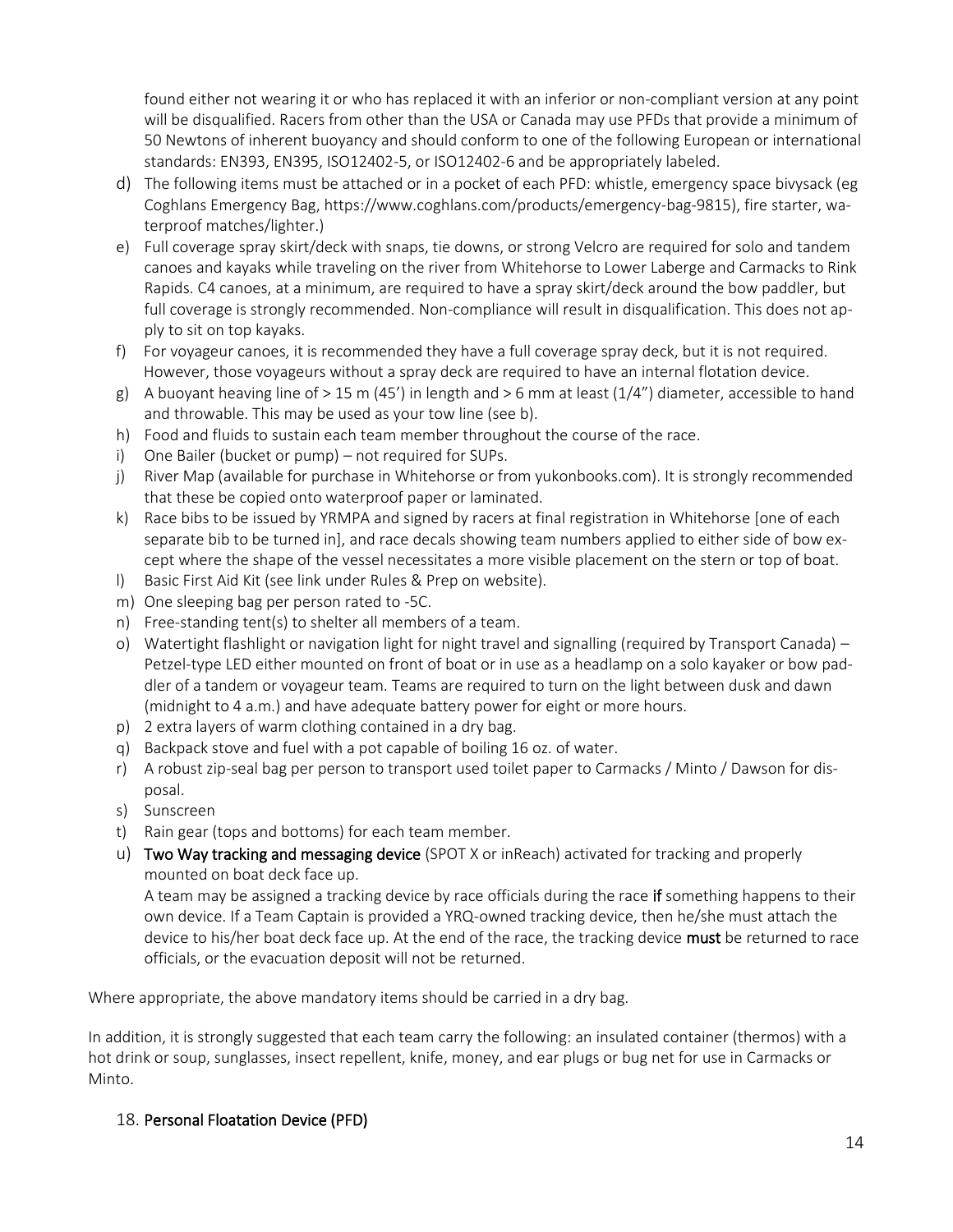PFDs must be worn by all team members when in a boat, swimming, on a dock or near the shore.

The PFD presented for and passed at inspection at Whitehorse is the only one that may be worn throughout the duration of the race. Any competitor found either not wearing it or who has replaced it with an inferior or noncompliant version at any point will be disqualified.

## 19. Teams in Distress

Any team witnessing another team in obvious distress is required to assist until the situation is resolved, a volunteer boat arrives, or the team assisting is relieved by another team*.* Time adjustments may be given based on the time they spent providing aid, at the discretion of the Race Marshal. If you are unable to assist, send a message on your SPOT X or inReach device.It is recommended that you have pre-constructed messages in your device such as, "A team has stopped near this location, not in obvious distress". This allows you to send messages quickly without wasting race time.

## Failure to offer assistance in an emergency will result in a lifetime disqualification from Yukon River Quest for all team members.

## 20. Team Support

No planned help is allowed throughout the race, with the exception of Carmacks and Minto. *Pace boats* (i.e., crafts paddled or powered that follow or lead a team for ANY purpose including keeping speed up, offering support, sustenance, conveying water or feeder boats) *are prohibited*. Teams considering or wishing to have any other boat on the river in their vicinity during the race should contact the race organization in advance.

Teams must carry enough food and water to sustain them throughout this wilderness race. Breaches of this rule will result in disqualification. Except for Carmacks and Minto, no team may accept help that is not equally available to all teams. Unplanned assistance from other competitors ("Good Samaritan" actions) is allowed. If there is a suspicion that help is planned, teams may be penalized.

## 21. Alcohol and cannabis policy

- Alcohol, marijuana (for the purposes of this policy marijuana includes all cannabis related products including oils, extracts, sprays, creams, and edibles) and other drugs – both prescribed and non-prescribed – have the capacity to impair judgment. The Yukon River Quest has a zero-tolerance approach for racers, volunteers, and staff towards the consumption of alcohol, marijuana and other drugs which have the capacity to impair judgment during the race.
- Consumption of alcohol, marijuana or drugs during the Yukon River Quest will result in immediate removal from the race at the individual's expense.
- Racers, volunteers, or staff arriving at the start of the race or at a checkpoint during the race and deemed to be under the influence of alcohol, marijuana or drugs will not be allowed to continue and will be promptly removed from it.

## 22. Interference

Intentional interference with another team's progress, whether on or off the water, will result in disqualification. Any unsportsmanlike behaviour should be reported to the Race Marshal and may result in a penalty.

## 23. Drafting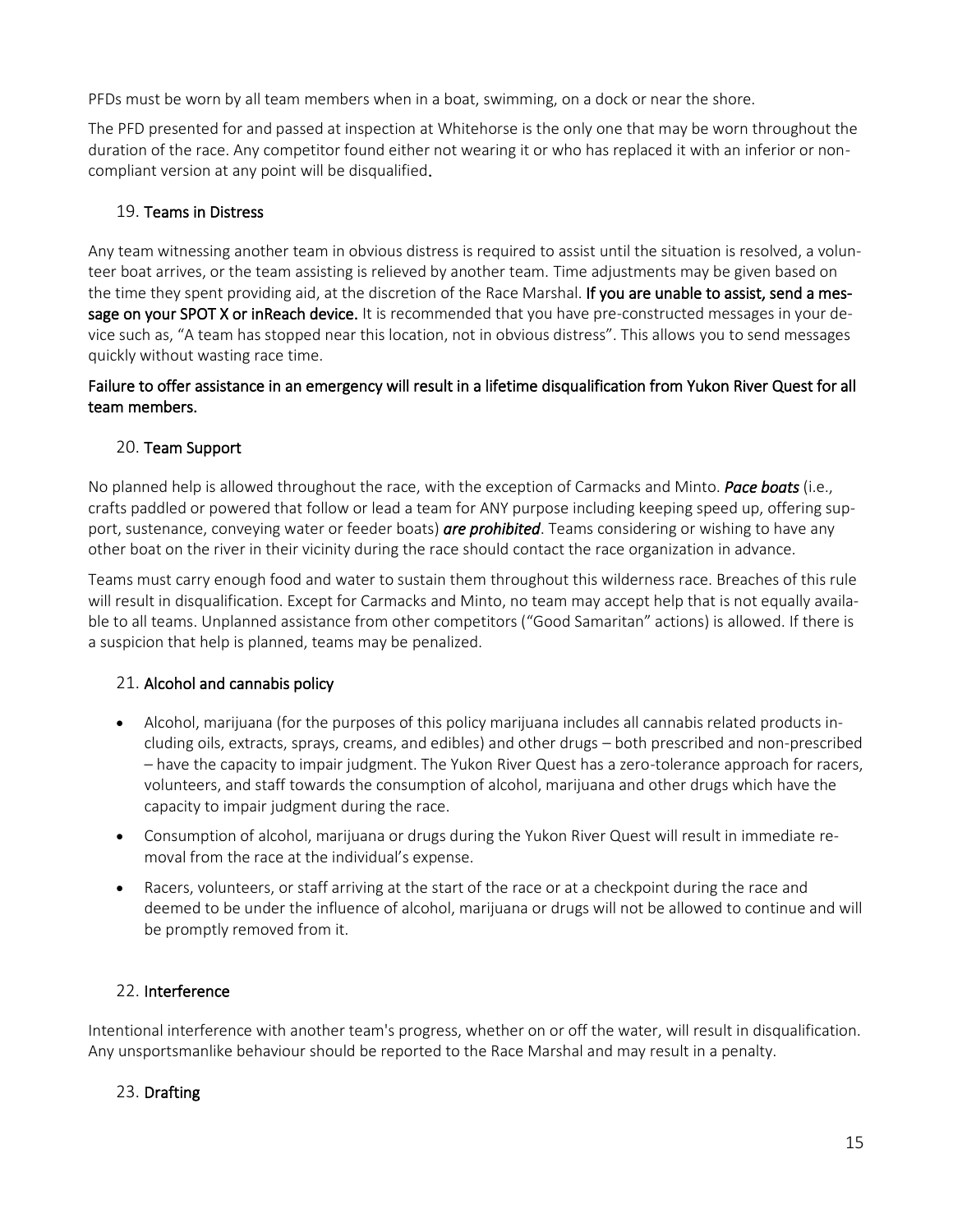Drafting (wake-riding) is permitted. Please be respectful and courteous. See Rule 20 as it relates to pace boats and planned help and Rule 22 with regards to interference. If there are any issues, they must be brought to the attention of the Race Marshal as soon as possible.

## 24. Navigation Light

As required by Transport Canada, all vessels are required to have a navigation light on between dusk and dawn (midnight to 4 a.m.) – A Petzel-type LED either mounted on front of boat or in use as a headlamp on a solo kayaker or bow paddler of a tandem or voyageur team is acceptable. The light should be used to signal from shore to passing boats if you need assistance.

## 25. Use of Spray Skirts/Decks

- Spray skirts/decks are required while traveling on the river from Whitehorse to Lower Laberge and Carmacks to Rink Rapids
- Kayaks, solo and tandem canoes are required to have full coverage spray skirt/decks. This does not apply to sit-on-top kayaks
- C4 canoes, at a minimum, are required to have a spray skirt/deck around the bow paddler, but full coverage is strongly recommended
- Voyagers are not required to have a spray deck if they have internal floatation
- Non-compliance will result in disqualification

## 26. No Littering – No Removal of Artifacts

Litter of any kind along the river and its banks is not tolerated. This includes the dropping of extra food at any point along the river. Teams must practice 'no-trace' camping at all points along the river. Teams proven to have littered at any point along the route will be disqualified. The Yukon River has been termed "the world's longest museum" and is the site of many historical artifacts and properties. Removal of, or interference with, any artifacts will result in disqualification.

## 27. Statutory Compliance

In addition to Rule 26, the rules and laws applying to any historic sites or properties along the race route govern competitors. Any team member who violates a territorial, national, or international law while in the race may be disqualified if convicted. Teams may not carry firearms while competing in the race.

## 28. Checkpoint, Monitor Points & Layover Procedures

At each checkpoint, a time is entered when a team passes an imaginary line on the river as they pass a race marker (cone/buoy). Team times are posted on the results board and website. Failure to check in results in a time penalty or disqualification. Please respect our volunteers who work at these checkpoints; they receive information from other checkpoints as it is called in. Please pay attention to the procedures below for each checkpoint. They will also be reviewed at the pre-race meeting.

Note that some checkpoints have cut-off times associated with them. These times may be extended at the discretion of the Race Marshal due to extreme conditions.

Monitoring Points are for safety cover only and no official time is recorded. Some monitoring points may only be manned for part of the race.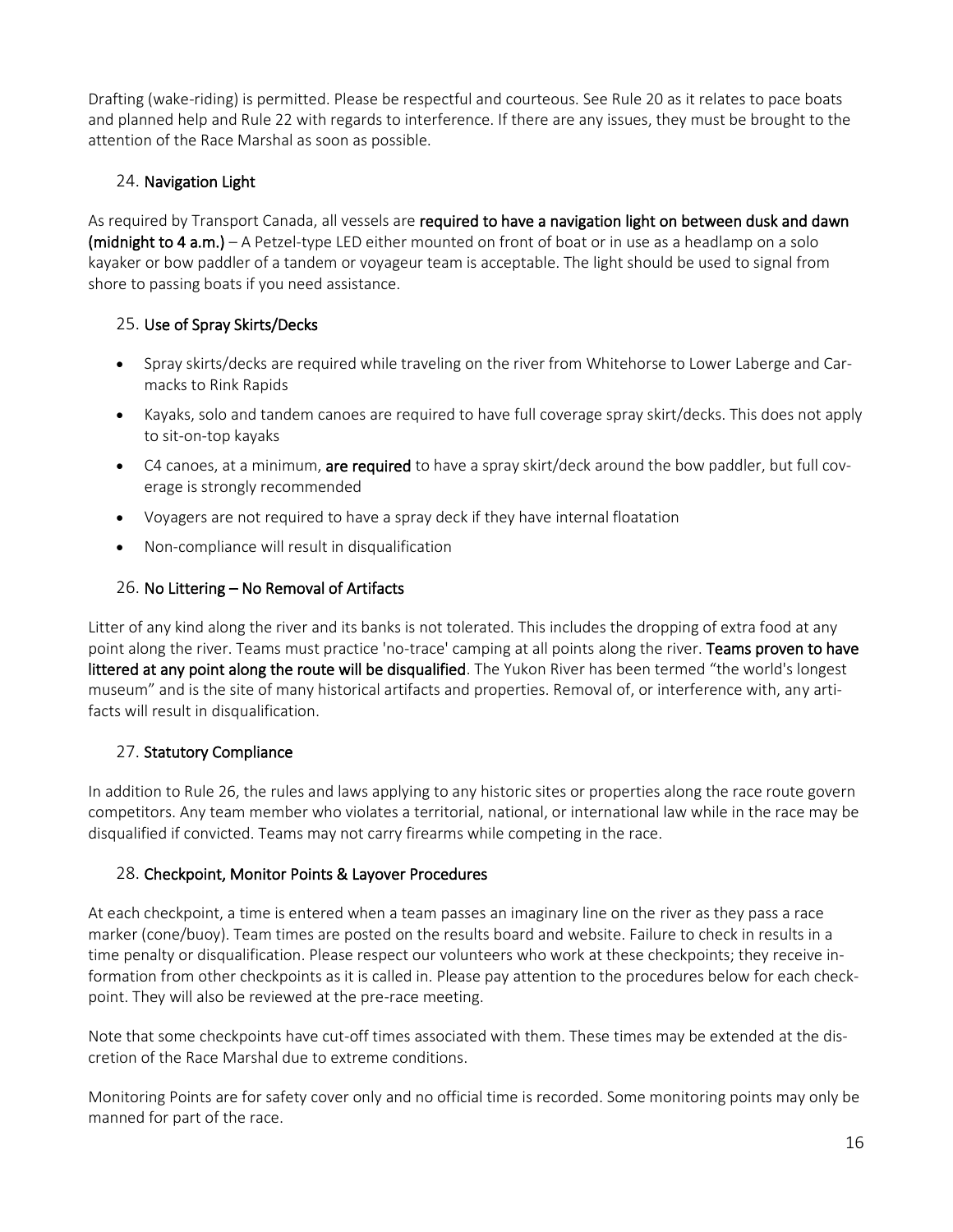#### CP= Checkpoint MP= Monitor Point

CP 1. Policeman's Point (60.95°N, 135.084°W) is a verbal checkpoint on the left side of the river just before the pilings in the river.

POLICEMAN'S POINT CUT-OFF TIME: Teams must reach CP 1 within 4 hours of starting (13:00 Wednesday June 22 for the first group, 16:00 for the second) to remain in the race. A team failing to meet this requirement will be disqualified or asked to withdraw by race officials. The team may continue as a withdrawn team with the Race Marshal's consent (see Rule 30).

MP 1. Early Lake Laberge (61.016°N, 135.051°W) [buoy] is a monitor point on the right side of the lake about 4 km (2.5 miles) from its beginning. *Teams must pass between the buoy and the shore* and must continue to stay on the right side of the lake, keeping within 200 metres of the shore. This lines teams up with the mouth of the river at the end of the lake. Teams do not need to follow every bay but must be within 200 metres at every point of land (be within 200 metres at least every 500 metres).

MP 2. Cathers Post / Laurier Creek (61.11774°N, 135.0996°W) [buoy] is a verbal monitor point on the right side of the lake about 17 km [10 miles] from its beginning. *Teams must pass within a buoy and the shore and call out their number to the race official on shore/boat*. Failure to do this results in a two-hour penalty. Teams must stay on the right side of the lake, paddling from point to point, within about 200 metres of the shore. Teams are not expected to follow the shore into every bay. Once teams are past Goddard Point [61.3590N, 135.2366W] about 3.5 km [2 miles] from Lower Laberge, they may paddle directly towards Lower Laberge.

CP 2: Lower Lake Laberge (61.3919°N, 135.2312°W) is a verbal checkpoint with the observer on river right at the entrance to the Yukon River. *SPOT devices with basic tracking should be turned off here and then back on*.

END OF LAKE CUT-OFF TIME: Teams must reach CP 2 within 13 hours of their start time to remain in the race (22:00 for the 9am start group and 01:00 Thursday for the noon start group). A team failing to meet this requirement will be disqualified or asked to withdraw by race officials. Teams in the slower group that take over 13 hours (22:00 at Lower Laberge) should seriously consider withdrawing. The team may continue as a withdrawn team with the Race Marshal's consent (see Rule 30), or be evacuated to the Lake Laberge Campground at Deep Creek off the N. Klondike Highway. If a team withdraws here, they should be prepared to paddle out to road access, or if that is not possible, to camp until a boat is available to take the team and boat to the road system. *The* 

MP 3. Lower 30 Mile (61.5552°N, 134.9386°W) is a verbal monitor point about 38.5 km (24 miles) from the end of the lake on river left. Teams must call out their number to the race official on shore. Look for the fire in the camping area if you need to stop and warm up. It is also marked with a flashing light and safety flag.

MP 4. Big Salmon (61.8764°N, 134.9179°W) is a monitor point located on river right about 2 km before the confluence with the Big Salmon River. Look for a volunteer boat at shore and a fire on the top of the bank. It is also marked with a flashing light and safety flag.

MP 5. Little Salmon (62.0528°N, 135.6806°W) is a verbal monitor point at the Little Salmon Village boat launch on river right, about 60 kilometers (40 miles) from Carmacks. Teams must pass by this monitor point close enough to be able to call out their number to the race official on the bank. It is also marked with a flashing light and safety flag.

## CP3 Carmacks - CP3 Coal Mine Campground

*cut-off time will be 01:00 Thursday if we revert to a single start.*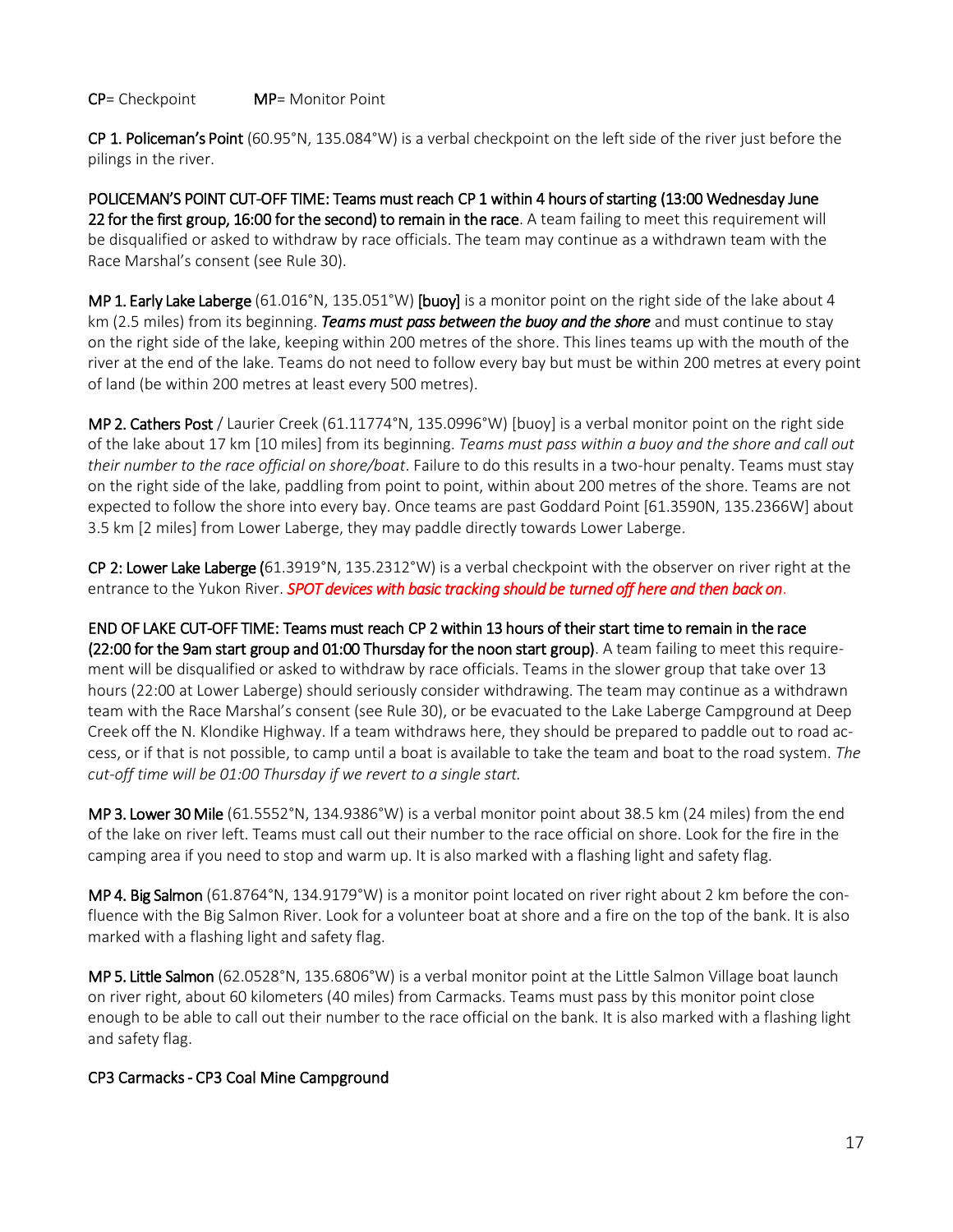All teams stop at the Coal Mine Campground (62.1119°N, 136.2669°W), on river right about 2 km upriver from the bridge and the main part of town. The timing line is upriver at the begin-ning of the campground. Teams then paddle about 50 meters to a dock where their support crews assist them to get out and get their boats ashore as directed by race officials. Voyageur and C4 canoes are secured along the shore. All solo and tandem canoes and kayaks plus SUPs are carried to the staging area by their support crews.

At Carmacks, teams may be given full assistance by their support crews. Please refer to the Carmacks Briefing notes for details on camping and facilities.

Mandatory Layovers: There are two layovers for the race, the first is Carmacks, and the second is Minto.

- Teams must stop in Carmacks and Minto but may choose to divide their mandatory 10-hour rest time between the two checkpoints as they see fit.
- Support crews must assess their teams to determine if they are in adequate condition to continue, even if the plan is to stop and go. First aid personnel are available nearby.
- Teams paddling for 28 hours or longer from the start must stop in Carmacks for at least 3 hours.

## CARMACKS CUT-OFF TIMES:

All teams must arrive at their assigned Carmacks checkpoint CP3 (A) or (B) within 34 hours of the start. A team failing to meet this requirement will be disqualified or asked to withdraw by race officials.

- 19:00 Thursday evening for the 9am start group
- 22:00 Thursday evening for the noon start group

After signing in, teams are given a time when they are allowed to leave the checkpoint. All teams must depart within 42 hours of the start or by 06:00 Friday morning – close of checkpoint Any team that has not left by 06:00 Friday, is deemed to have abandoned the race*. If a team has withdrawn and has not notified the CP Coordinator by the time the CP closes, a penalty of \$100.00 will be levied.*

If adverse weather conditions on the lake or river cause a stoppage or delay in the race, these required times may be altered at the discretion of the Race Marshal. Note that the closing time of the checkpoint means that the slowest boats will have to take some of their rest at Minto. For instance, a boat in the second group arriving at 23:58 must leave by 06:00, a rest time of 6 hours and 2 minutes. Such a boat would have to stop for at least 3 hours 58 minutes at Minto.

All teams must provide the Race Director with their anticipated stop time in Carmacks well before the race. Note: This is only advisory. Teams can change their mind at Carmacks with no penalty. Please advise the Timing volunteers of changes to your plan. An anticipated-out time label will be attached to your boat based on this advice.

MP 6. Five Finger Rapids (62.2699°N, 136.3558°W) is monitored by a volunteer boat working in the river just beyond the rapid. It is there to assist teams and boats to shore in the event of a capsize.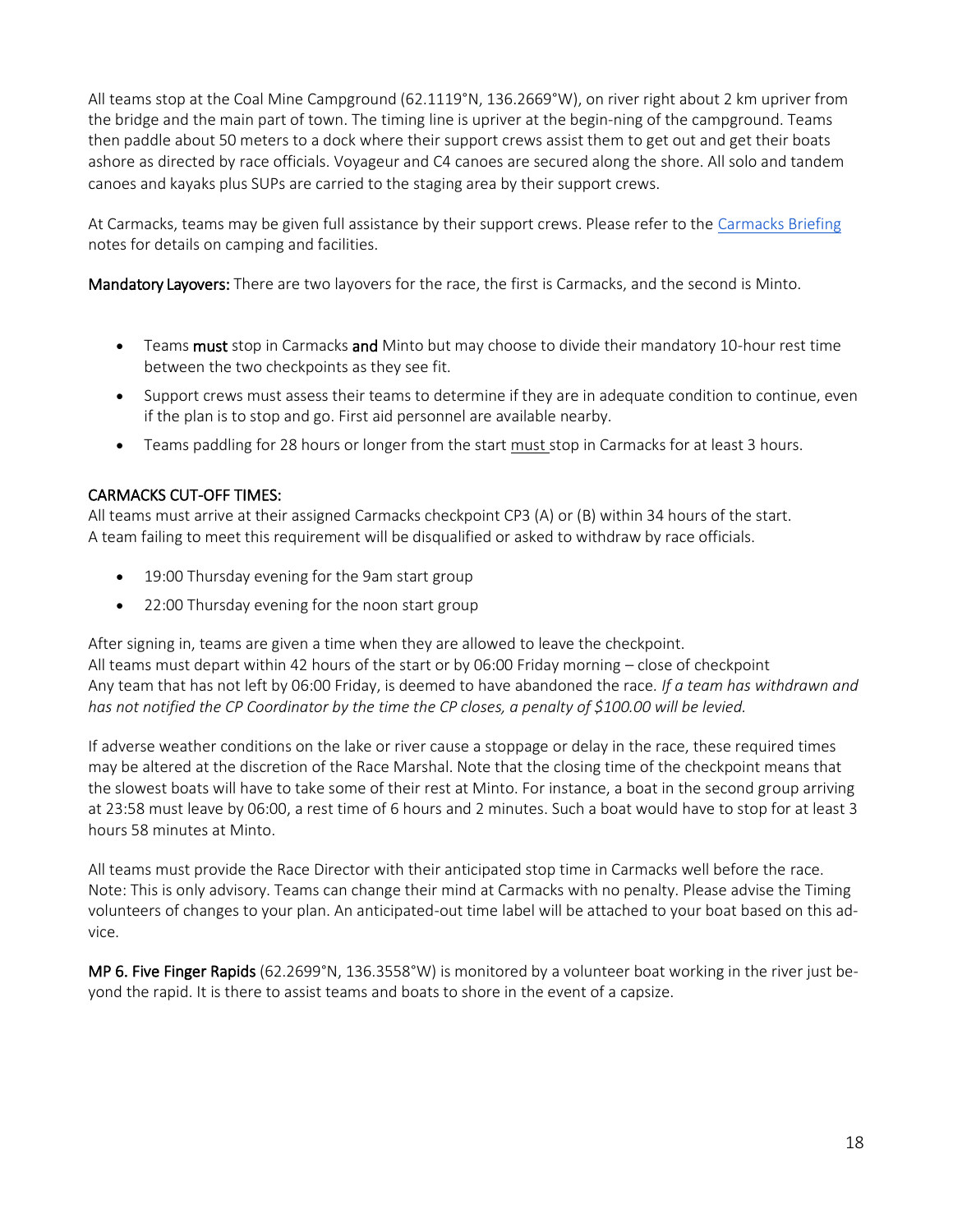CP 4. Minto Resort (62.582°N, 136.849°W) is a checkpoint at the last road access before Dawson City. All teams MUST stop here.

- Teams who have not stopped for at least 10 hours at Carmacks are required to rest here for the remainder of their required 10-hour layover.
- A label is attached to their boat with the earliest time they are allowed to leave.
- The rest time at Carmacks that is subtracted from the 10 hours required rest is the actual time spent in Carmacks, not any advisory time that you may have given the race.

Teams must leave Minto by 13:00 Friday, (49 hours from their assigned race start). Any team still in Minto after this time is deemed to have abandoned the race. *If a team has withdrawn and has not notified the CP Coordinator by the time the CP closes, a penalty of \$100.00 will be levied.* If adverse weather conditions on the lake or river cause a stoppage or delay in the race, these required times may be altered at the discretion of the Race Marshal.

Yield to barge traffic crossing river to and from Minto Landing, about 1 km downstream of the checkpoint.

CP 5. Thistle Creek (63.08654°N, 139.480424°W) is a checkpoint on river right. (Depending on water levels, it may be located on river left). Teams must pass by this checkpoint closely, to call out their number to the race official on top of the riverbank. This location is marked by a flashing light and a safety flag. Note that the official location of the checkpoint is at the barge landing site for a placer mine. The actual location will be near there.

MP 7. Sixty Mile (63.5628°N, 139.7566°W) is a verbal monitor point on an island on river left near the Sixty Mile River confluence. It is about 70 kilometers (47 Miles) from Dawson. Teams must pass by closely, to call out their number to the race official. The monitor point is marked with a flashing light and a safety flag.

## CP 6. Dawson City Finish Line (see Rule 31).

## 29. Tracking Device

- A GPS tracking and two-way messaging device **must** be used by all teams
- The team's tracking device must be attached to the boat deck/spray skirt face up and it must be active throughout the race
- A team may be assigned a tracking device by race officials during the race if something happens to their own. If a team captain is provided with a YRQ-owned tracking device, he/she must attach it to his/her boat deck face up. At the end of the race, the tracking device MUST be returned to race officials, or the evacuation deposit will not be returned.

## 30. Withdrawal from the Race

A team that withdraws or must be evacuated from the race must do so by completing an official withdrawal form at the main checkpoints in Whitehorse, Carmacks, or Dawson City as soon as possible after leaving the river.

Written notification is required if withdrawing from the race. (\$100 penalty if race officials are not notified before the checkpoint closes). If/when you remove your boat from the staging area, please inform one of the volunteers.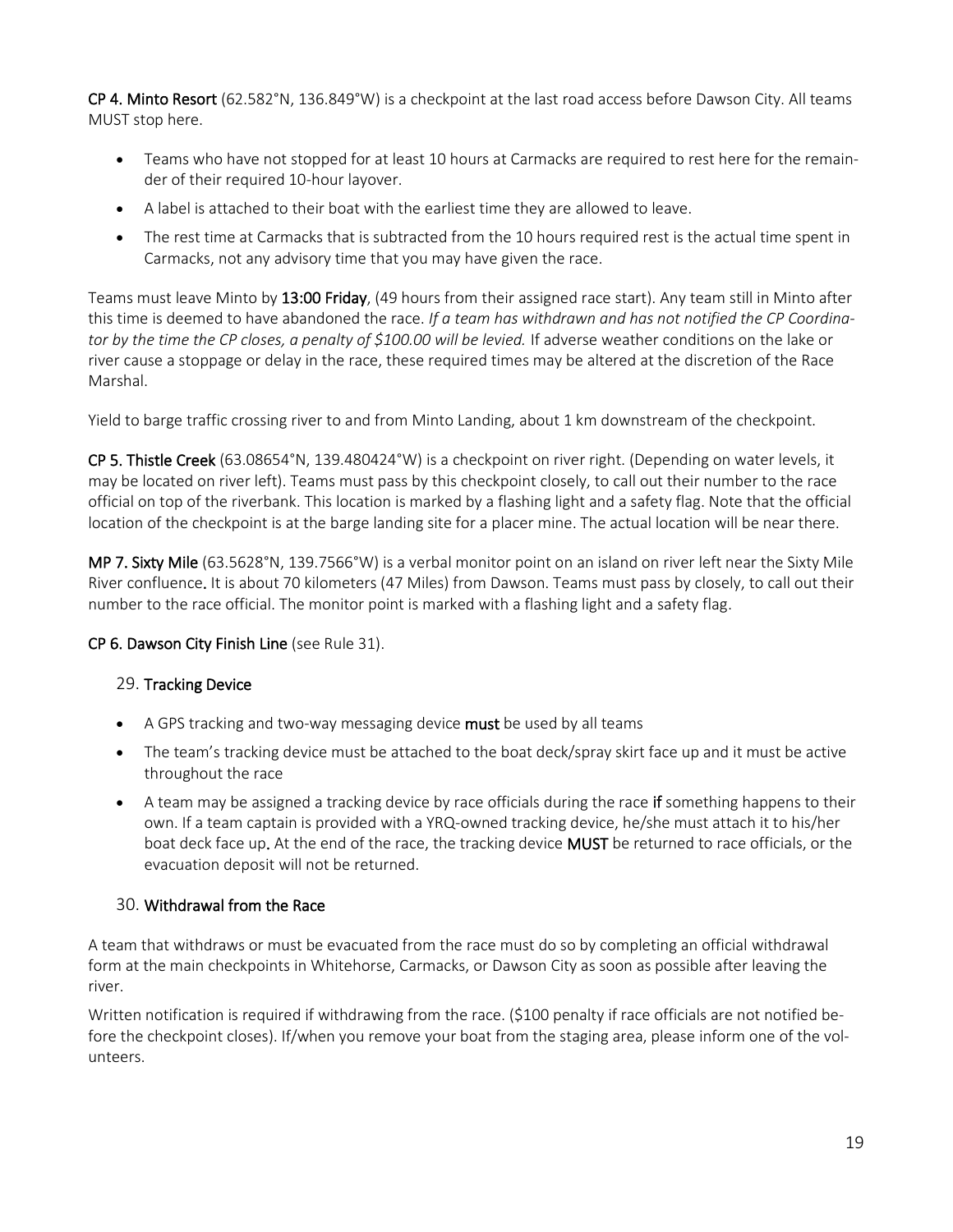A team that has withdrawn from the race but feels it is at no immediate risk, and therefore adequately equipped and provisioned to continue paddling on the river, must, with the Race Marshal's consent, fill out a form acknowledging downgrading the team to "Withdrawn" status.

On the form paddlers must agree to indemnify YRMPA from any liability for their well-being and notify race officials of its intended destination and arrival time. YRMPA will attempt to pass this information to the team's emergency contact. After the official end of the race, YRMPA will not be tracking or monitoring boats.

Teams deemed by the YRQ Race Marshal to be at risk or timed out (unable to make the next timing cut-off), will be asked to withdraw or will be disqualified. If at risk, they may be taken off the river and lose their evacuation deposit.

Teams that withdraw or are disqualified will not show up as such on the online tracking system until they are on land at a road access point or until the race has ended. That way they continue to be tracked.

A team that is recovered off the river by a volunteer boat, aircraft, or other means is considered withdrawn and must complete a form acknowledging that withdrawal and forfeiture of its evacuation deposit.

Medevacked teams that have their boat brought to a CP are considered withdrawn and will forfeit their evacuation deposit.

Teams are responsible for making their own arrangements to retrieve personal equipment. Items remaining after the race are considered abandoned and become the property of the YRMPA.

## 31. Finish Line Procedures – Dawson City [CP 6]

A team finishes the race when it crosses the Finish Line at Dawson City, marked by a cone and flag on the bank on river right, about 1 km after passing the Klondike River.

A horn will sound as each team passes this line and the finishing time will be recorded.

Teams then will be directed to the docking area on river right just past the boat dock for final inspection.

A team's official time will be its elapsed time on the river, not including mandatory layovers, plus any penalty or adjustment by the Race Marshal. *The team's official time will not be recorded until racers sign in.* 

#### *Please move your boat out of the way of other boats, as directed by race officials or volunteers.*

Teams are responsible for arranging their own support (mandatory) and accommodations in Dawson, and transporting their canoes, equipment, and themselves home after the event. See the FAQ page on the website for options.

The event officially ends at 21:00 Saturday, June 25, 2022. Up until this point, a secure area will be available for team equipment. Race officials are not responsible for monitoring the progress of teams on the river after this time. Teams that finish after this time are provided a sign-in location in Dawson City at the Awards Presentation and will be recognized as official finishers.

If adverse weather conditions on the lake or river cause a stoppage or delay in the race, the required finish time may be altered at the discretion of the Race Marshal.

The Awards Presentation is held in Dawson City on Sunday, June 26 at 10:00 in Minto Park. It is an open-air event so bring layers of clothing, a rain jacket, and a folding chair if you have one. There are limited bleachers and picnic tables available.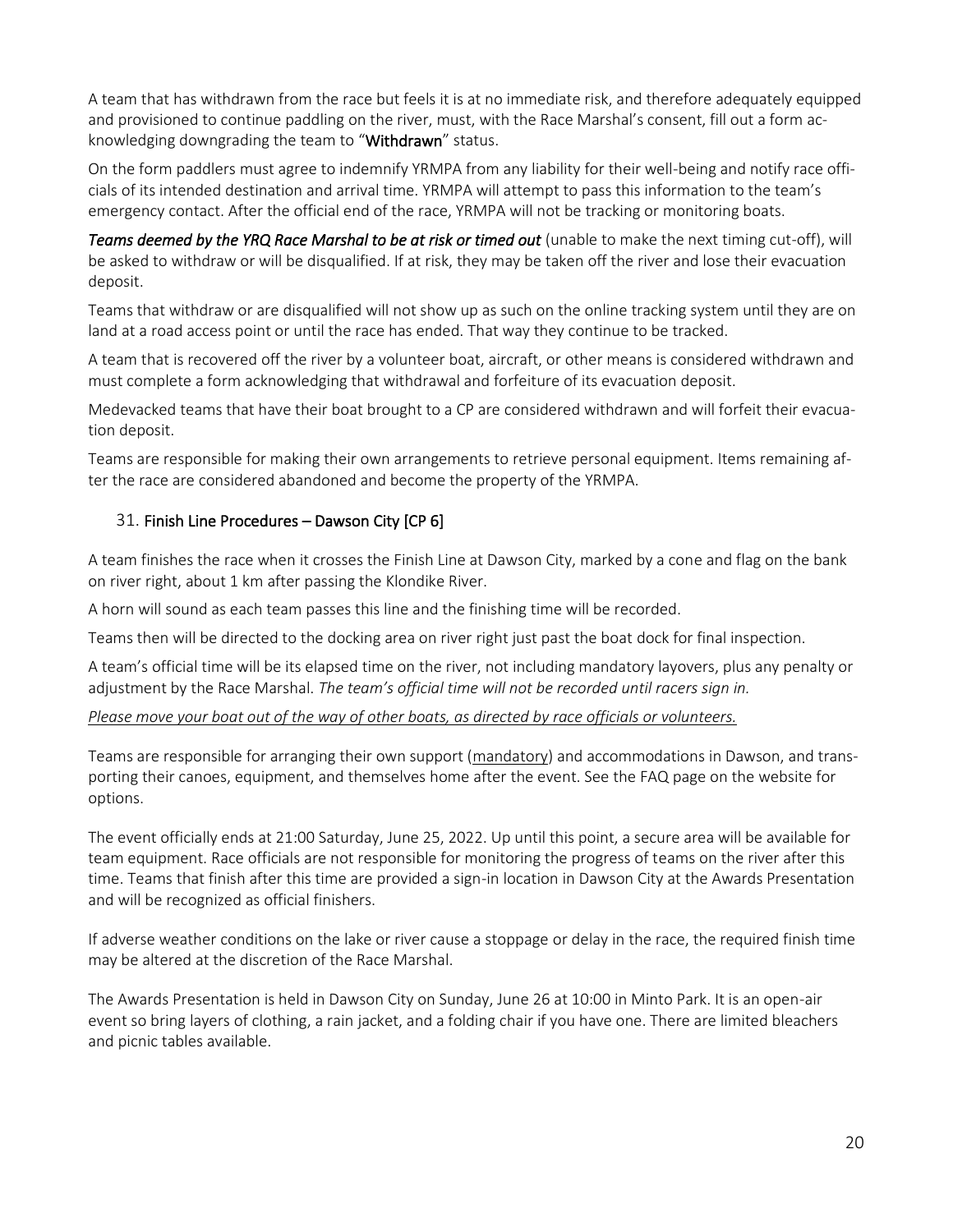Paddlers renting boats from the Yukon River Quest must have them inspected and return the spray deck or they will forfeit their damage deposit. Boats must be clean, clear of tape and stickers, and undamaged other than expected wear and tear.

Read th[e FAQs](https://www.yukonriverquest.com/information-for-racers-support-crews/faq/) and watch th[e Racer Info](https://yukonriverquest.ca/guide/) section of the website and our [Facebook](https://www.facebook.com/YRQ2022) page for any rules updates, a preview of the racer and support briefings, race schedule, special events, travel updates, and other race information.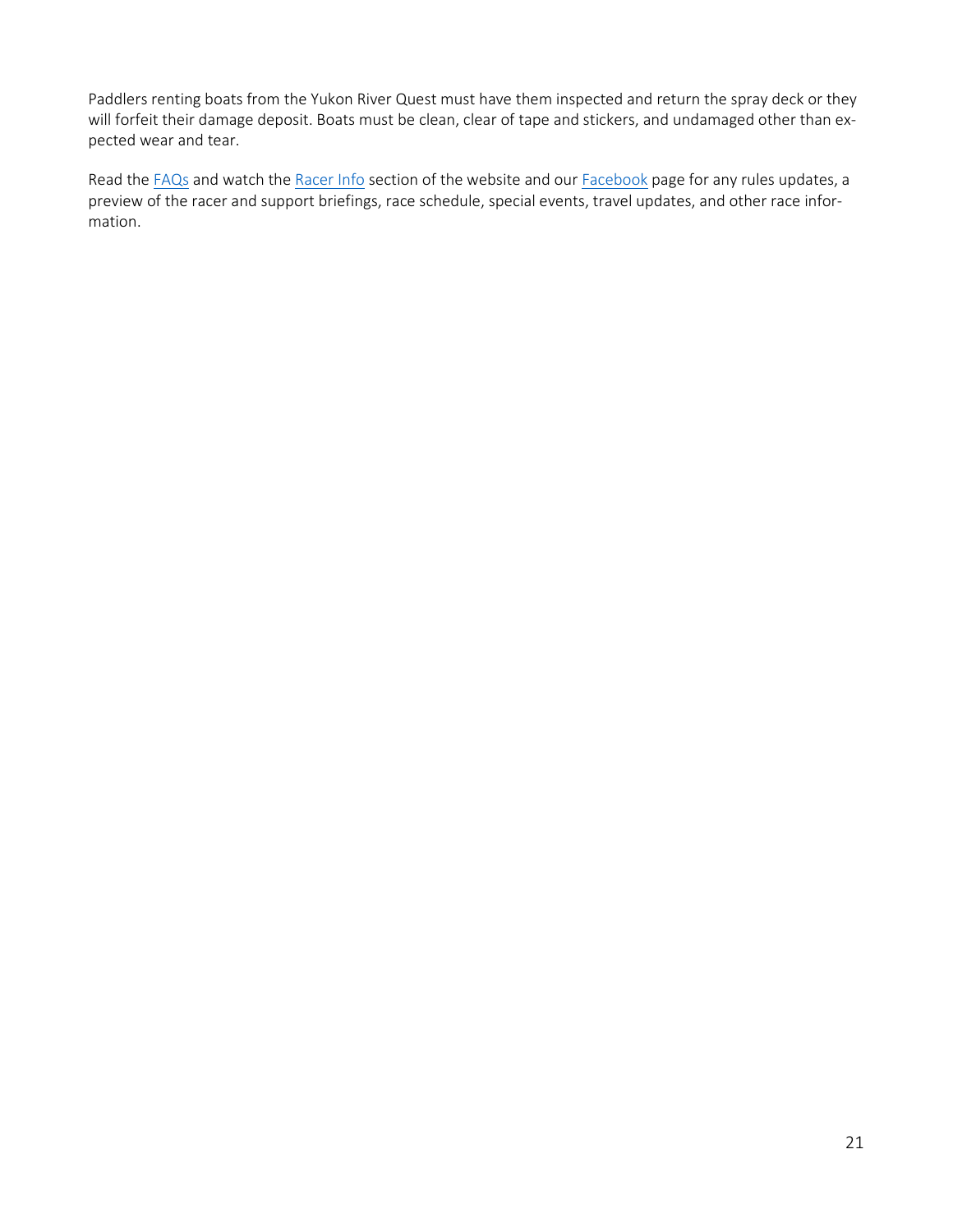## APPENDIX 1: Mandatory Equipment List

This list of gear is the bare minimum required. Racers should not consider this a complete list of necessary gear.

Each Racer must have the following:

- Paddle (single-bladed for canoe, double-bladed for kayak)
- Personal Flotation Device (as described below) with attached:
	- o Whistle
	- o Emergency space bivysack
	- o Firestarter Waterproof matches/lighter
- Race bib provided by YRMPA
- Food and fluids to sustain yourself for the duration of the race, plus emergency rations for 24 hours
- Sleeping bag rated to at least -5°C
- 2 extra layers of warm clothing in a dry bag
- Rain gear (top and bottom)
- Sunscreen
- Zip-seal bag for toilet paper for disposal in Carmacks/Minto/ or Dawson

Each team must carry the following:

- First aid kit (one kit per 3 people on team) in a dry bag or waterproof container containing:
	- o 2 4×4 sterile gauze dressings
	- $\circ$  2 3×4 telfa pads (non-stick burn pads)
	- o 1 roll 2" crepe bandage (or co-adhesive bandage such as Vetwrap if you are confident you can use it right) No gauze, as it will turn into a soggy mess
	- o assortment of waterproof adhesive bandages (Band-Aids, Elastoplast)
	- o Roll of 1" waterproof adhesive tape, or equivalent amount of duct tape
	- o 4 antiseptic wipes
	- o Blister dressing: 2 4"x4" burn or bed sore dressings e.g., Duoderm Ultrathin, Spenco 2nd Skin, Dr. Scholl's Blister Treatment
	- o Scissors
	- o Anti-chafing cream/ointment (e.g., Nothing Butt, Body Glide, Sports Balm Chamois Balm)
	- o Needle or safety pin (should be sterile)
	- o Suggested items:
		- $\blacksquare$  painkiller e.g., Tylenol, ASA (Aspirin)
		- anti-inflammatory Naproxen, Ibuprofen
		- Anti diarrheal medication e.g., loperamide (Imodium)
		- Antacid (e.g., Gaviscon, Tums) and/or anti-gastroesophageal reflux (heart burn (e.g., Pepcid)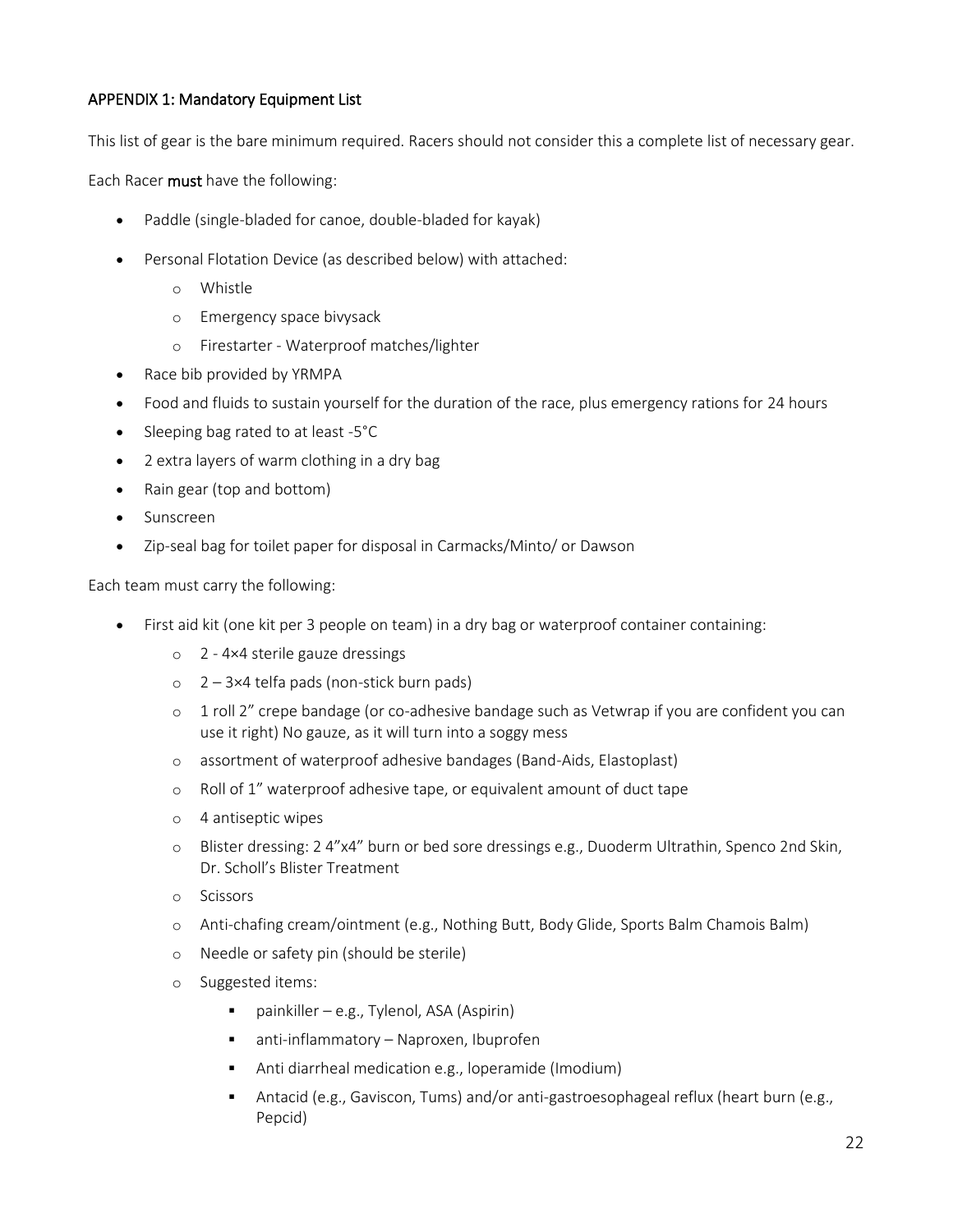- Solo, tandem, C4, SUP: one extra paddle (single-bladed for canoes, double-bladed for kayaks)
- Voyager: two extra paddles
- River map preferably printed on waterproof paper or laminated
	- $\circ$  Recommended: GPS with waypoints and  $2^{nd}$  copy of map
- Free standing tent(s) to shelter all racers on the team
- Watertight flashlight or navigation light Petzel-type LED mounted to boat or a headlamp
- Bailer or pump: one per boat but more are recommended for C4/voyager, does not apply to SUPs
- Backpack stove to boil water:
	- o Jetboil with 50g of fuel *or*
	- o Other type of stove with pot large enough to boil 16 oz of water and 50g of fuel

Each vessel must conform to specifications listed in Rules (Rule 12, pp 9-11) as well as have the following:

- Towlines:
	- o SUP's must have a tether attached to be used as a towline.
	- o For all other boats: towlines must be attached and accessible to hand, only use buoyant/floating rope  $> 6$ mm (1/4") diameter:
		- Voyager and C4: two 40'
		- Kayaks, tandem and solo canoe: one 20' and one 40',
	- $\circ$  The 40' line must be throwable (e.g., to a dock or boat), therefore a throw bag is recommended to be used for one or more towlines.
- Spray skirt/deck securely fastened with snaps, tie downs, or strong Velcro (see Rule 17e):
	- o Solo and tandem canoes and kayaks: full coverage mandatory
	- o C4: coverage for bow paddler at a minimum mandatory, although full coverage is *strongly recommended*
	- o Voyageur *without* internal floatation: mandatory or,
	- o Voyageur *with* internal flotation: suggested, not mandatory
- Race decals provided by YRMPA showing team numbers applied to either side of bow except where the shape of the vessel necessitates a more visible placement on the stern or top of boat.
- Tracking and messaging device (SPOT X or InReach)
	- o activated for tracking and properly mounted on boat deck face up.

## Personal Floatation Devices:

Each team member must have a Canadian Department of Transport, Canadian Coast Guard, Fisheries and Oceans Canada, or U.S. Coast Guard Class Personal Flotation Device [PFD]. This must be worn at all times when